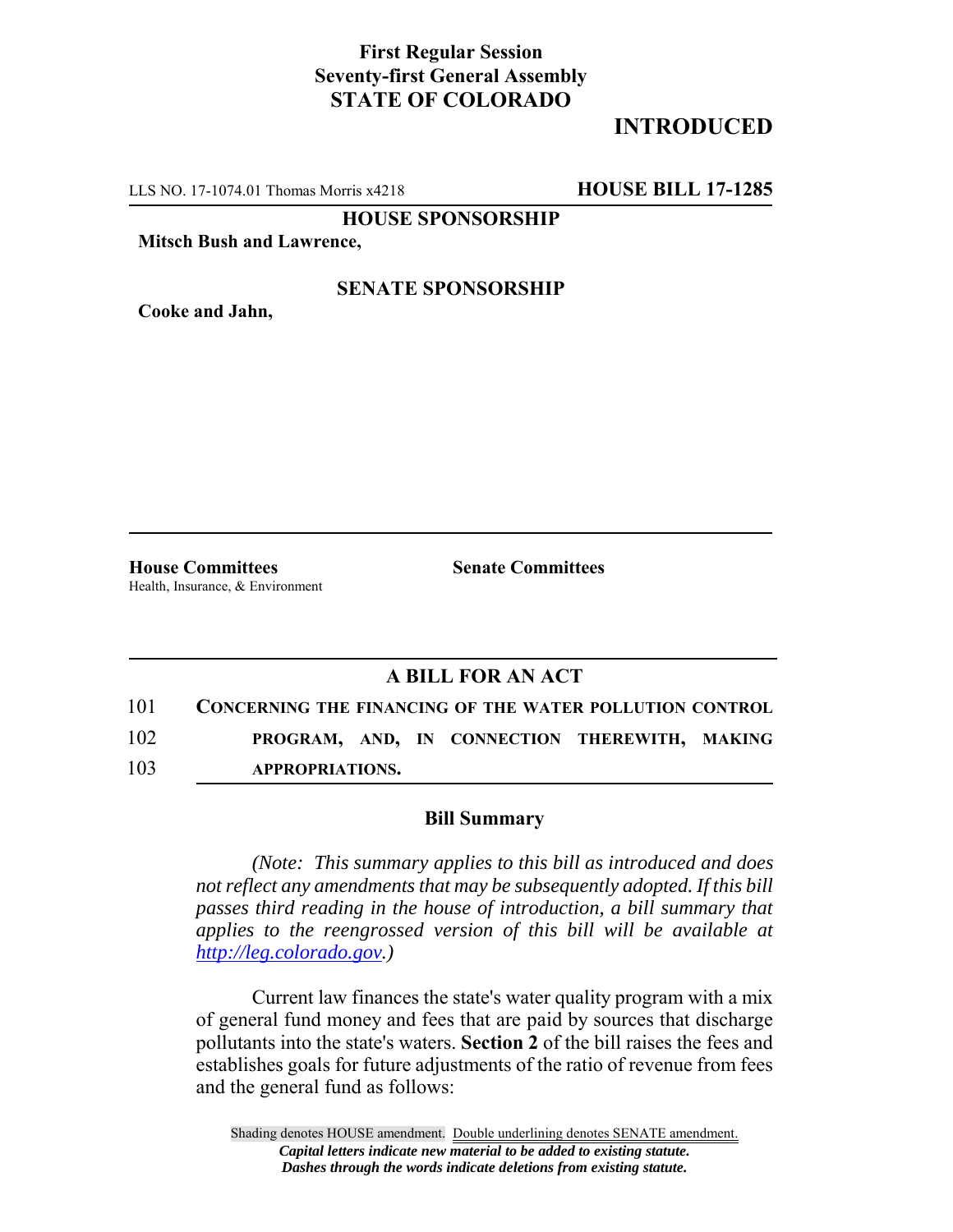- ! Commerce and industry sector: 50% general fund and 50% cash funds;
- ! Construction sector: 20% general fund and 80% cash funds;
- ! Municipal separate storm sewer: 50% general fund and 50% cash funds;
- ! Pesticides sector: 94% general fund and 6% cash funds;
- ! Public and private utilities sector: 50% general fund and 50% cash funds; and
- ! Water quality certifications sector: 5% general fund and 95% cash funds.

**Section 4** appropriates \$433,042 from the general fund to the department of public health and environment for use by the water quality control division, and **section 5** appropriates \$774,965 to the department for use by the division from the  $6$  water quality sector funds.

1 *Be it enacted by the General Assembly of the State of Colorado:*

2 **SECTION 1. Legislative declaration.** (1) The general assembly

- 3 hereby:
- 4 (a) Finds that:
- 

5 (I) A significant portion of the financing for the state's clean water

6 program is provided by fees paid by sources that discharge pollutants into 7 the state's waters;

- 8 (II) Revenue from these existing fees has become insufficient to 9 maintain the program, and the fees for three sectors - commerce and 10 industry, public and private utilities, and municipal separate storm sewer 11 - have not been raised since 2007; and
- 12 (III) The department of public health and environment and clean 13 water program stakeholders have recommended appropriate and 14 necessary fee adjustments and a general fund contribution to adequately 15 fund the department's water quality control division;
- 16 (b) Determines that:
- 17 (I) The department's use of funding provided in this act should be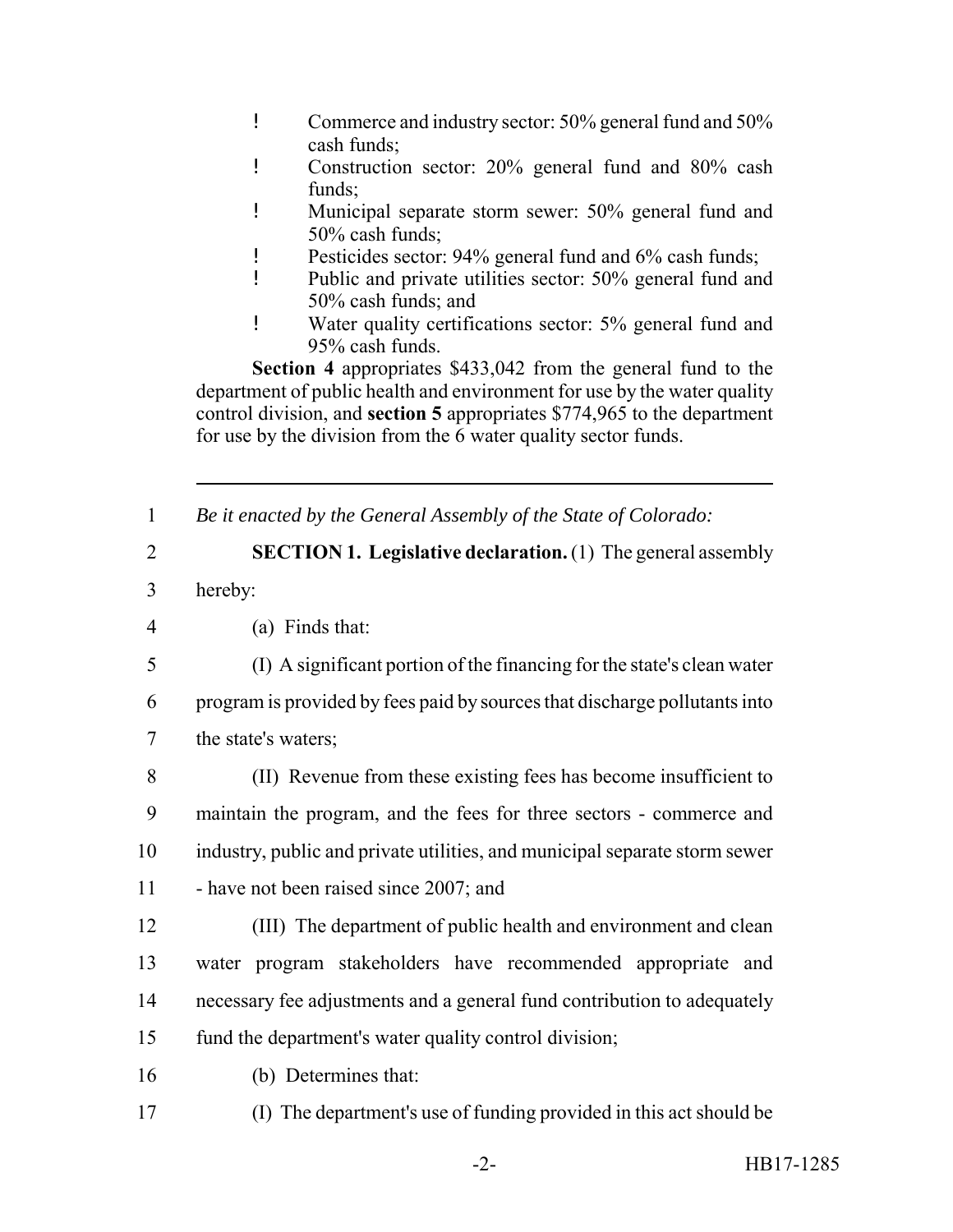limited to processing permits, providing technical and compliance assistance, processing site application and design reviews, and maintaining stakeholder involvement for all aspects of the clean water program; and

 (II) The department should develop production metrics for permit issuance, site application and design review, and inspections and should continue to report on costs associated with the clean water sectors; and (c) Declares that this act is necessary to protect water quality while providing necessary services on which Colorado businesses rely. **SECTION 2.** In Colorado Revised Statutes, 25-8-502, **amend**

11 (1.1)(b), (1.1)(c)(II), (1.1)(c)(III), (1.1)(c)(IV) introductory portion, 12  $(1.1)(d)$ ,  $(1.1)(e)$ ,  $(1.1)(f)$ ,  $(1.2)(a)$  introductory portion,  $(1.2)(a)(I)$  introductory portion, (1.2)(a)(II) introductory portion, (1.3)(b)(V), 14 (1.3)(b)(VI), (1.3)(b)(VII), (1.3)(b)(VIII), (1.3)(c), (1.5)(c), (1.7)(a) 15 introductory portion, and  $(1.7)(a)$ (I) as follows:

 **25-8-502. Application - definitions - fees - funds created - public participation - repeal.** (1.1) For each regulated activity listed in 18 this subsection (1.1), the division may assess an annual permit fee and a nonrefundable permit application fee for new permits that must equal fifty percent of the annual permit fee. The full amount of the application fee is credited toward the annual permit fee. All such fees must be in accordance with the following schedules:

 (b) The commerce and industry sector includes annual fee schedules for regulated activities associated with mining, hydrocarbon refining, sugar processing, industrial storm water, utilities not included in the private and public utilities sector, manufacturing activities, commercial activities, and all other industrial activities as follows: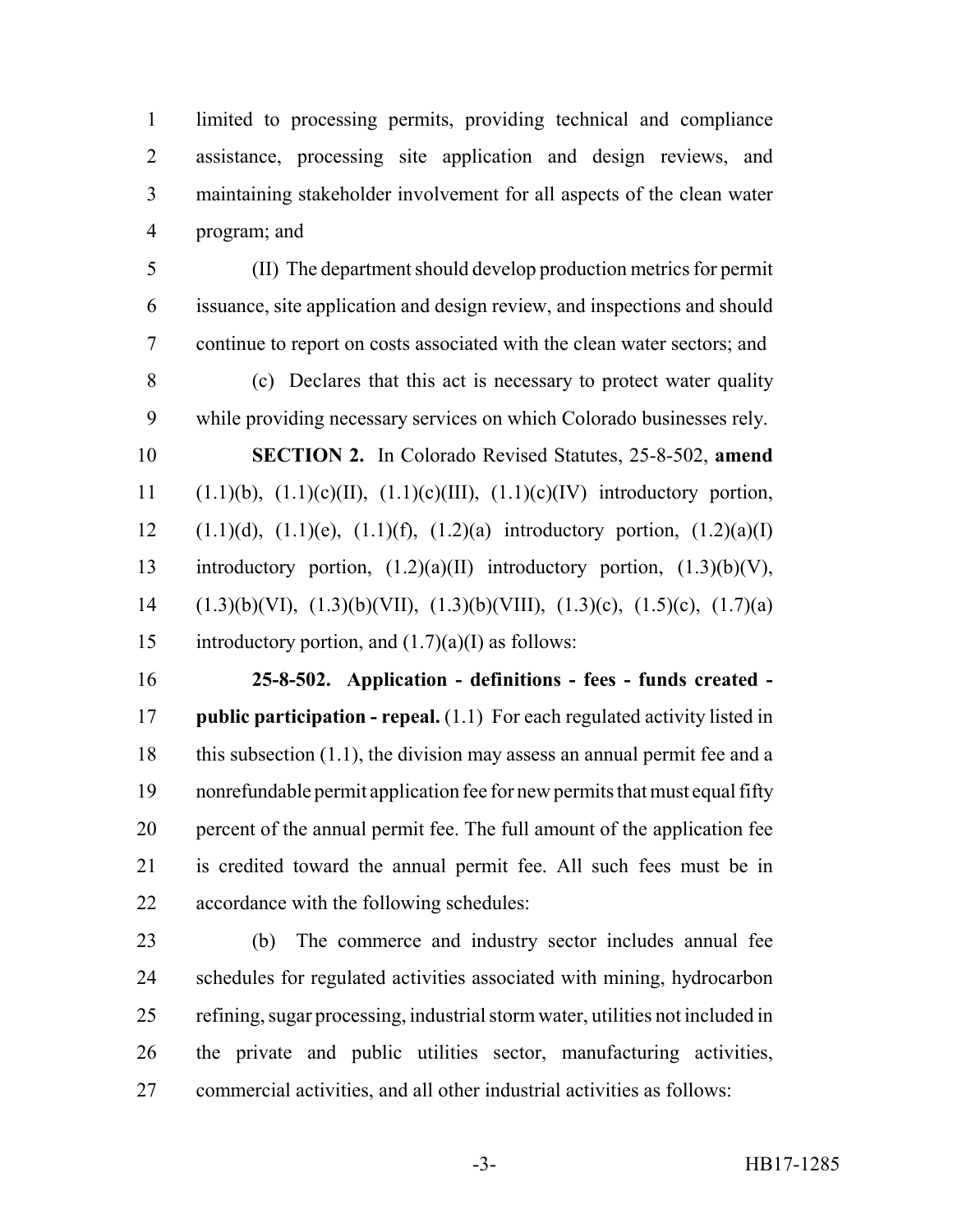| $\mathbf{1}$   | <b>Facility Categories and Subcategories</b>                    |
|----------------|-----------------------------------------------------------------|
| $\overline{2}$ | for Permit Fees within the                                      |
| 3              | <b>Commerce and Industry Sector</b>                             |
| $\overline{4}$ | <b>Annual Fees</b>                                              |
| 5              | (I) Sand and gravel and placer mining:                          |
| 6              | (A) Pit dewatering only<br><del>\$500</del> \$805               |
| 7              | (B) Pit dewatering or wash-water discharge<br>\$570\$918        |
| 8              | $$640$ \$1,030<br>(C) Mercury use with discharge impact         |
| 9              | \$435 \$700<br>(D) Storm water discharge only                   |
| 10             | (II) Coal mining:                                               |
| 11             | (A) Sedimentation ponds, surface runoff only<br>$$980$ \$1,578  |
| 12             | (B) Mine water, preparation plant discharge<br>$$1,320$ \$2,125 |
| 13             | (III) Hardrock mining:                                          |
| 14             | $(A)$ Mine dewatering from 0 up to                              |
| 15             | 49,999 gallons per day<br>$$1,140$ \$1,835                      |
| 16             | (B) Mine dewatering from 50,000 up to                           |
| 17             | 999,999 gallons per day<br>$$2,150$ \$3,462                     |
| 18             | $(C)$ Mine dewatering, 1,000,000 gallons                        |
| 19             | <del>\$3,280</del> \$5,281<br>per day or more                   |
| 20             | (D) Mine dewatering and milling with                            |
| 21             | \$3,280 \$5,281<br>no discharge                                 |
| 22             | (E) Mine dewatering and milling                                 |
| 23             | with discharge<br><del>\$9,880</del> \$15,907                   |
| 24             | $$1,140$ \$1,835<br>(F) No discharge                            |
| 25             | (G) Milling with discharge from 0 up to                         |
| 26             | 49,999 gallons per day<br><del>\$3,350</del> \$5,394            |
| 27             | (H) Milling with discharge, 50,000 gallons                      |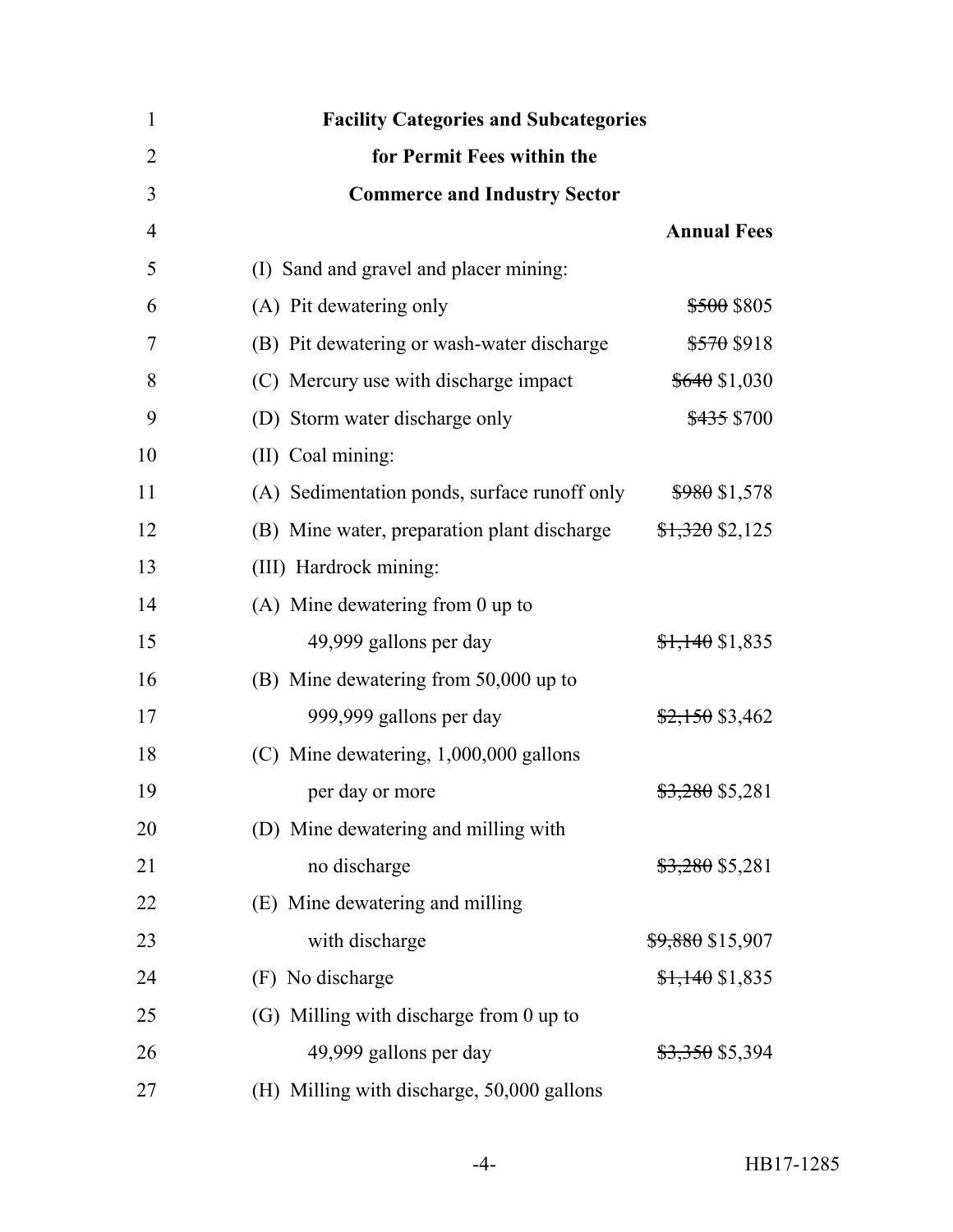| $\mathbf{1}$   | per day or more                               | $$6,680$ \$10,755           |
|----------------|-----------------------------------------------|-----------------------------|
| $\overline{2}$ | (IV) Oil shale:                               |                             |
| 3              | (A) Sedimentation ponds, surface runoff only  | <del>\$1,990</del> \$3,204  |
| $\overline{4}$ | (B) Mine water from 0 up to 49,999            |                             |
| 5              | gallons per day                               | $$2,150$ \$3,462            |
| 6              | (C) Mine water from $50,000$ up to $999,999$  |                             |
| 7              | gallons per day                               | <del>\$2,670</del> \$4,299  |
| 8              | (D) Mine water from 1,000,000 gallons         |                             |
| 9              | per day or more                               | $$2,600$ \$4,186            |
| 10             | (E) Mine water and process water discharge    | <del>\$9,880</del> \$15,907 |
| 11             | (F) No discharge                              | \$1,830 \$2,946             |
| 12             | (V) General permits:                          |                             |
| 13             | (A) Sand and gravel with process discharge    |                             |
| 14             | and storm water                               | <del>\$270</del> \$435      |
| 15             | (B) Sand and gravel without process discharge |                             |
| 16             | - storm water only                            | $$75$ \$121                 |
| 17             | (C) Placer mining                             | <del>\$520</del> \$837      |
| 18             | (D) Coal mining                               | $$780$ \$1,256              |
| 19             | (E) Industrial - single municipal industrial  |                             |
| 20             | - storm water only                            | <del>\$185</del> \$298      |
| 21             | (F) Active mineral mines less than ten acres  |                             |
| 22             | - storm water only                            | $$125$ \$201                |
| 23             | (G) Active mineral mines - ten acres or more  |                             |
| 24             | - storm water only                            | \$375 \$604                 |
| 25             | (H) Inactive mineral mines - storm water only | $$75$ \$121                 |
| 26             | (I) Department of transportation - sand and   |                             |
| 27             | gravel storm-water permit                     | $$4,360$ \$7,020            |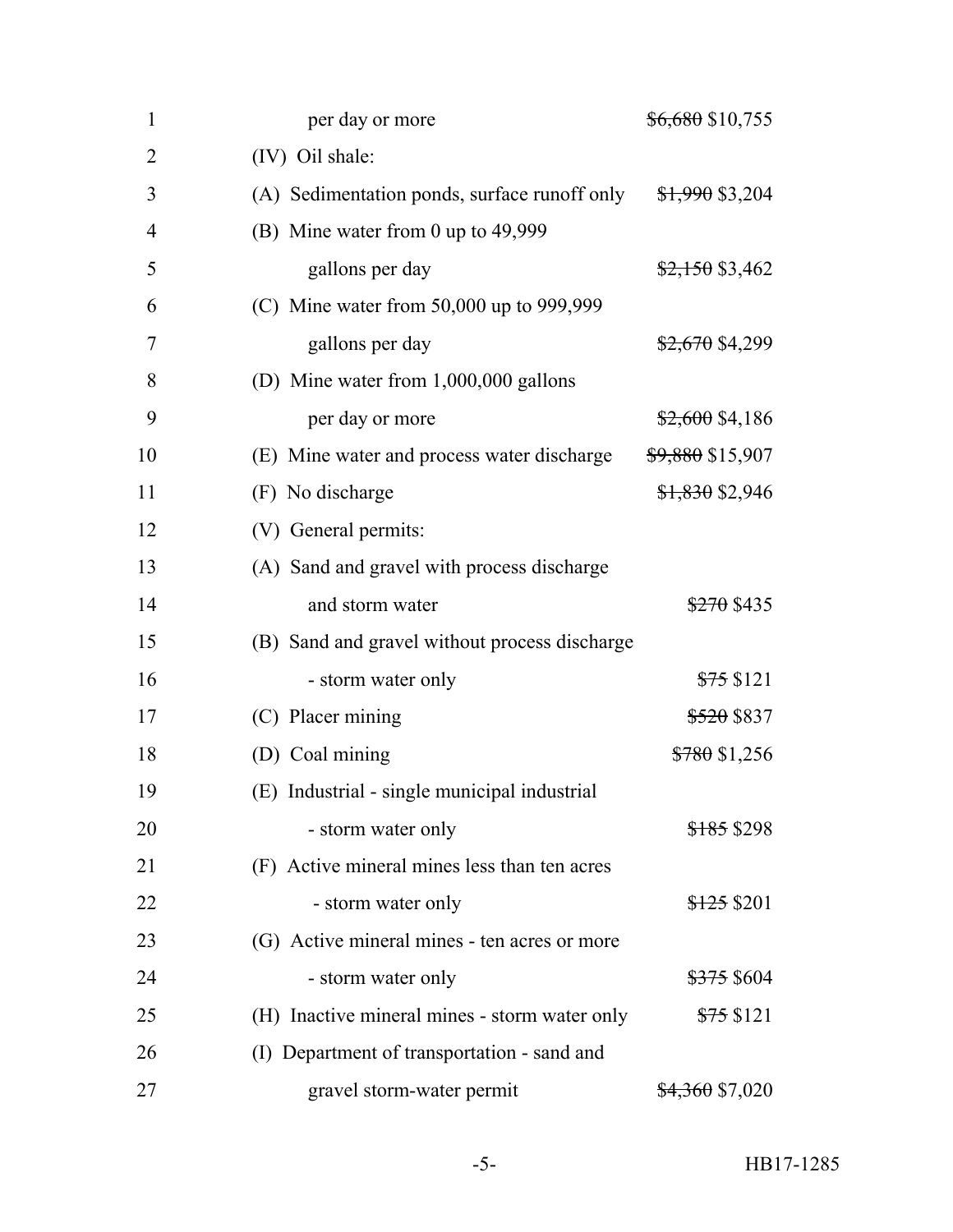| 1              | (J) Coal degasification - process water              |                             |
|----------------|------------------------------------------------------|-----------------------------|
| $\overline{2}$ | from 0 up to $49,999$ gallons per day                | $$2,150$ \$3,462            |
| 3              | (K) Coal degasification - process water from         |                             |
| $\overline{4}$ | 50,000 up to 99,999 gallons per day                  | $$3,280$ \$5,281            |
| 5              | (L) Coal degasification - process water,             |                             |
| 6              | 100,000 gallons per day or more                      | <del>\$9,880</del> \$15,907 |
| 7              | (M) Minimal discharge of industrial or               |                             |
| 8              | commercial waste waters - general permit             | \$630                       |
| 9              | (VI) Power plants:                                   |                             |
| 10             | (A) Cooling water only, no discharge                 | $$1,140$ \$1,835            |
| 11             | (B) Process water from 0 up to 49,999                |                             |
| 12             | gallons per day                                      | $$2,150$ \$3,462            |
| 13             | (C) Process water from $50,000$ up to $999,999$      |                             |
| 14             | gallons per day                                      | $$3,280$ \$5,281            |
| 15             | (D) Process water from 1,000,000 up to 4,999,999     |                             |
| 16             | gallons per day                                      | \$9,880 \$15,907            |
| 17             | $(E)$ Process water, 5,000,000 gallons per           |                             |
| 18             | day or more                                          | <del>\$9,880</del> \$15,907 |
| 19             | (VII) Sugar processing:                              |                             |
| 20             | (A) Cooling water only, no discharge                 | $$1,210$ \$1,948            |
| 21             | (B) Process water from 0 up to 49,999                |                             |
| 22             | gallons per day                                      | $$1,480$ \$2,383            |
| 23             | (C) Process water from $50,000$ up to $999,999$      |                             |
| 24             | gallons per day                                      | <del>\$3,700</del> \$5,957  |
| 25             | (D) Process water from $1,000,000$ up to $4,999,999$ |                             |
| 26             | gallons per day                                      | <del>\$9,880</del> \$15,907 |
| 27             | $(E)$ Process water, 5,000,000 gallons               |                             |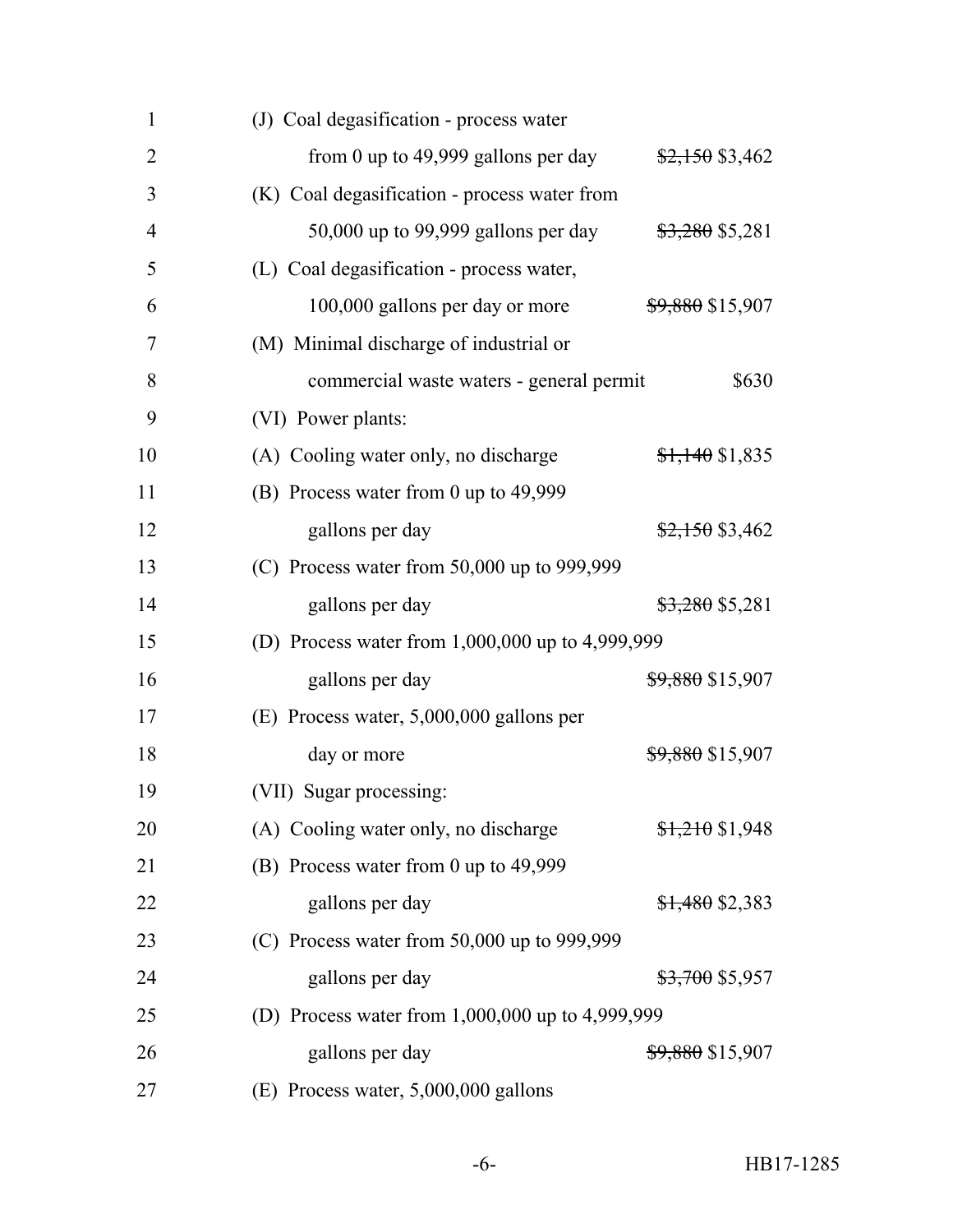| 1              | <del>\$9,880</del> \$15,907<br>per day or more            |
|----------------|-----------------------------------------------------------|
| $\overline{2}$ | (VIII) Petroleum refining:                                |
| 3              | (A) Cooling water only, no discharge<br>$$1,140$ \$1,835  |
| $\overline{4}$ | (B) Process water from 0 up to 49,999 gallons             |
| 5              | per day<br><del>\$2,560</del> \$4,122                     |
| 6              | (C) Process water from $50,000$ up to $999,999$           |
| 7              | <del>\$3,285</del> \$5,289<br>gallons per day             |
| 8              | (D) Process water from 1,000,000 up to 4,999,999          |
| 9              | \$9,880 \$15,907<br>gallons per day                       |
| 10             | (E) Process water, 5,000,000 gallons per                  |
| 11             | <del>\$9,880</del> \$15,907<br>day or more                |
| 12             | (IX) Fish hatcheries<br>$$820$ \$1,320                    |
| 13             | (X) Manufacturing and other industry:                     |
| 14             | (A) Cooling water only<br>$\frac{$1,140}{$1,835}$         |
| 15             | (B) Process water from 0 up to 49,999                     |
| 16             | $$2,150$ \$3,462<br>gallons per day                       |
| 17             | (C) Process water from $50,000$ up to $999,999$           |
| 18             | \$3,280 \$5,281<br>gallons per day                        |
| 19             | (D) Process water from 1,000,000 up to 4,999,999          |
| 20             | \$9,880 \$15,907<br>gallons per day                       |
| 21             | (E) Process water from 5,000,000 up to 19,999,999         |
| 22             | gallons per day<br>$$12,140$ \$19,545                     |
| 23             | $(F)$ Process water, 20,000,000 gallons                   |
| 24             | $$19,760$ \$31,814<br>per day or more                     |
| 25             | $$1,480$ \$2,383<br>(G) No discharge                      |
| 26             | (H) Amusement and recreation services<br>$$1,480$ \$2,383 |
| 27             | (XI) Individual industrial storm-water permits:           |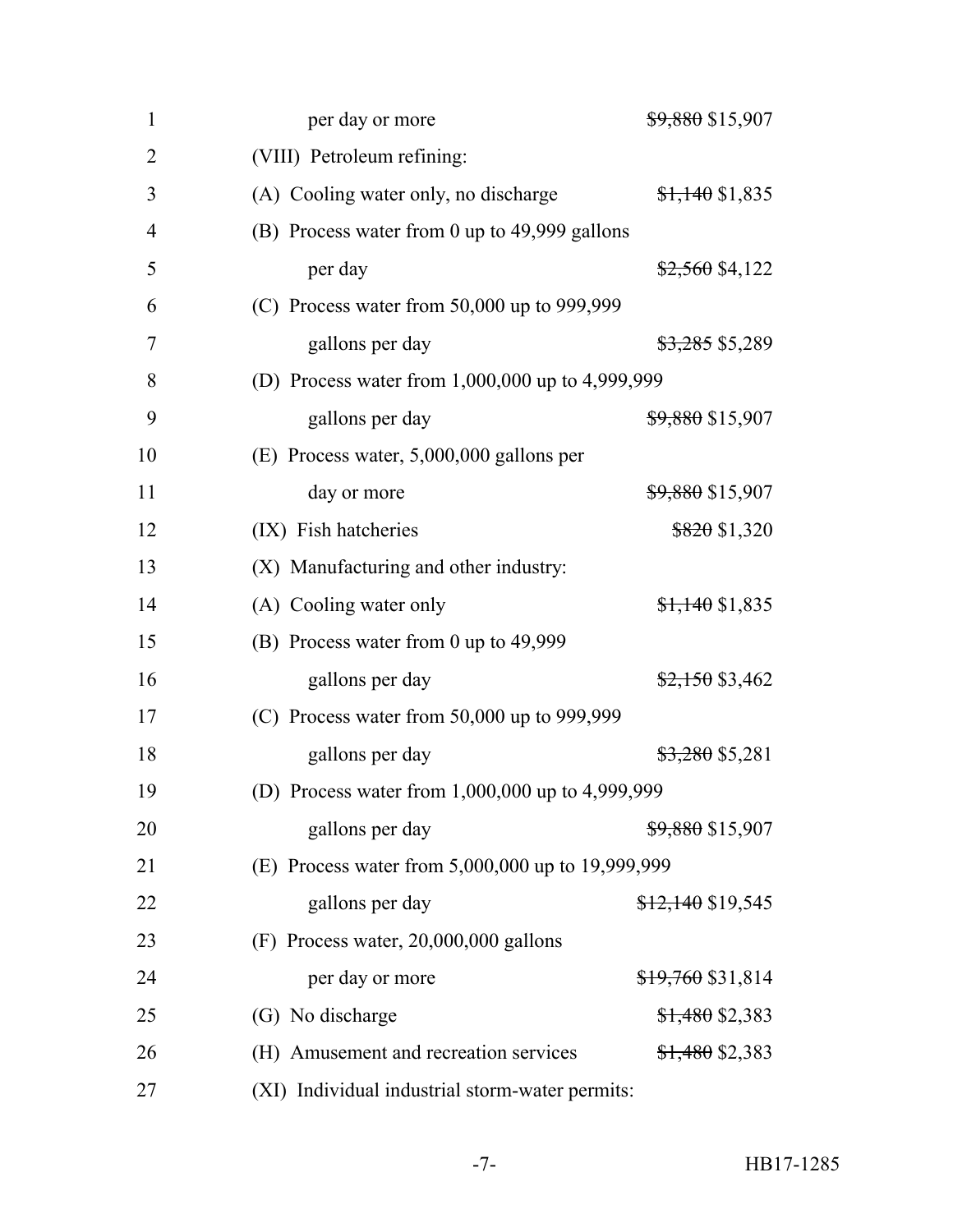| $\mathbf{1}$   | (A) Individual industrial - less than ten acres<br><del>\$295</del> \$475 |  |
|----------------|---------------------------------------------------------------------------|--|
| 2              | (B) Individual industrial - ten acres or more<br>\$375 \$604              |  |
| 3              | (C) Individual industrial - storm water only                              |  |
| $\overline{4}$ | $$6,220$ \$10,014<br>- international airports                             |  |
| 5              | The construction sector includes annual fee schedules for<br>(c)          |  |
| 6              | regulated activities associated with construction activities as follows:  |  |
| 7              | <b>Facility Categories and Subcategories</b>                              |  |
| 8              | for Permit Fees within the                                                |  |
| 9              | <b>Construction Sector</b>                                                |  |
| 10             | <b>Annual Fees</b>                                                        |  |
| 11             | (II) General permits:                                                     |  |
| 12             | $(A)$ to $(D)$ Repealed.                                                  |  |
| 13             | (E) Department of transportation (DOT) -                                  |  |
| 14             | storm-water construction discharges from                                  |  |
| 15             | projects where DOT is the permittee -                                     |  |
| 16             | statewide permit<br>\$9,400                                               |  |
| 17             | (F) Minimal discharge of industrial or                                    |  |
| 18             | commercial wastewater<br>\$630                                            |  |
| 19             | (G) Low complexity effective on and after                                 |  |
| 20             | \$820<br>July 1, 2016                                                     |  |
| 21             | (H) High complexity effective on                                          |  |
| 22             | and after July $1, 2016$<br>\$2,000                                       |  |
| 23             | (I) Construction - storm water only; less than                            |  |
| 24             | 1 acre of disturbed area                                                  |  |
| 25             | effective on and after July 1, 2016<br>\$165                              |  |
| 26             | (J) Construction - storm water only;                                      |  |
| 27             | from 1 acre to less than 30 acres                                         |  |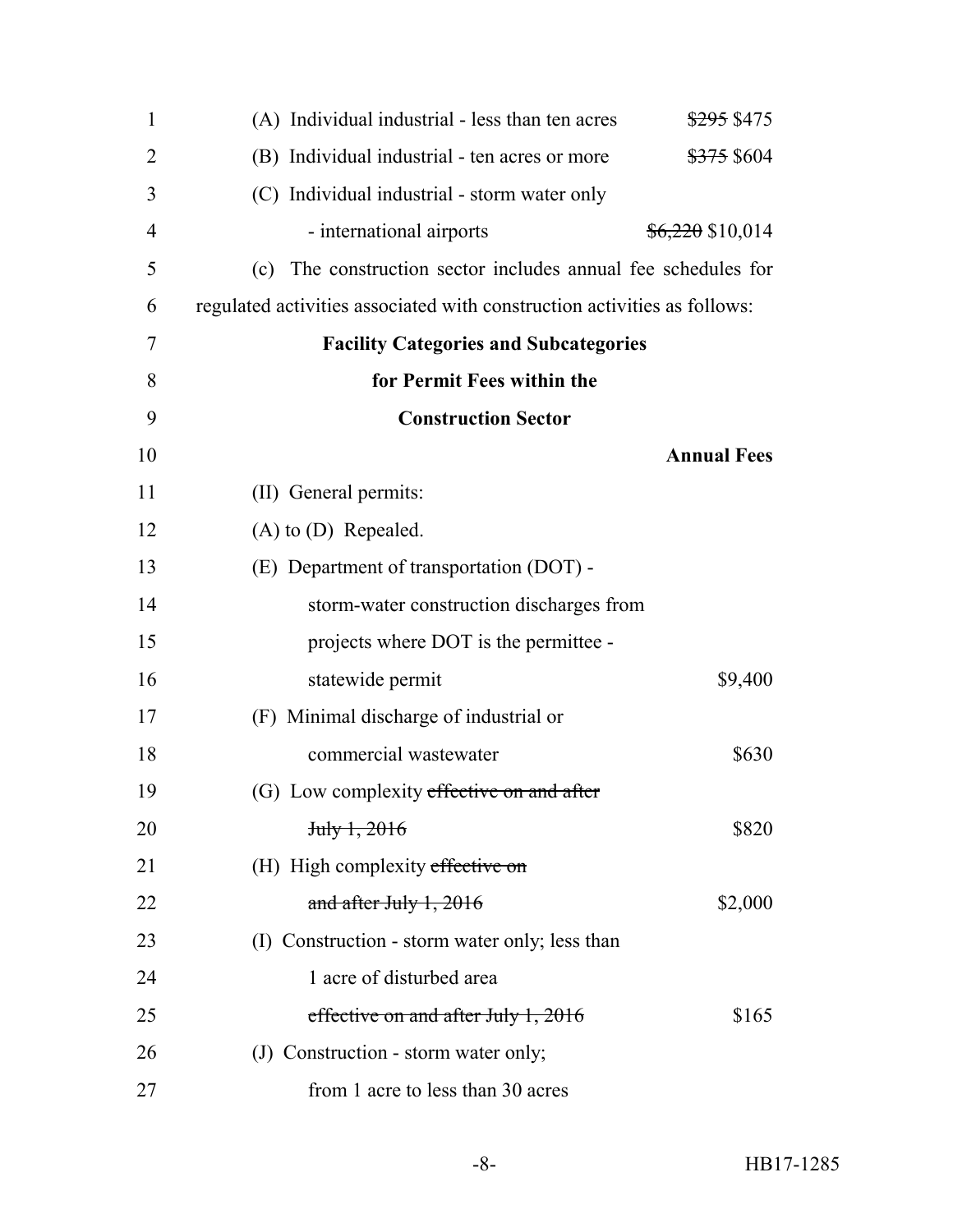| $\mathbf{1}$   | effective on and after July 1, 2016<br>\$350                                             |
|----------------|------------------------------------------------------------------------------------------|
| $\overline{2}$ | (K) Construction - storm water only;                                                     |
| 3              | 30 acres or more of disturbed area                                                       |
| $\overline{4}$ | \$540<br>effective on and after July 1, 2016                                             |
| 5              | (III) Effective on and after July 1, 2016, The fee for an individual                     |
| 6              | permit for construction activity is four thousand four hundred dollars; and              |
| $\overline{7}$ | (IV) The division shall use the revenue generated by the fees                            |
| 8              | contained in sub-subparagraphs $(G)$ , $(H)$ , $(H)$ , $(H)$ , and $(K)$ of subparagraph |
| 9              | (H) of this paragraph (c) SUBSECTIONS $(1.1)(c)(II)(G)$ TO $(1.1)(c)(II)(K)$             |
| 10             | OF THIS SECTION and subparagraphs (I) and (III) of this paragraph (c)                    |
| 11             | SUBSECTIONS $(1.1)(c)(I)$ AND $(1.1)(c)(III)$ OF THIS SECTION to continue to             |
| 12             | fund the administration and oversight of the construction sector and shall               |
| 13             | use the increased revenue, when compared with the revenue generated by                   |
| 14             | the CORRESPONDING fees contained in subcategories 2, 8, 9A, and 9B of                    |
| 15             | sub-subparagraph $(G)$ and sub-subparagraphs $(H)$ , $(H)$ , $(H)$ , and $(L)$ of        |
| 16             | subparagraph $(I)$ of paragraph $(b)$ of subsection $(I)$ of this section as they        |
| 17             | existed on June 30, 2016, to fund new services provided under the                        |
| 18             | alternative compliance assurance model. The division shall not use the                   |
| 19             | increased revenue to fund additional enforcement staff. The division may                 |
| 20             | use the increased revenue for the following purposes:                                    |
|                |                                                                                          |

 (d) The pesticide sector includes annual fee schedules for regulated activities associated with pesticide applications that are regulated under the federal act as follows: For a general permit, decision makers with pesticide application on or over waters of the state that are subject to annual reporting requirements under the pesticide general 26 permit, an annual fee of two hundred seventy-five EIGHTY-ONE dollars.

(e) The public and private utilities sector includes annual fee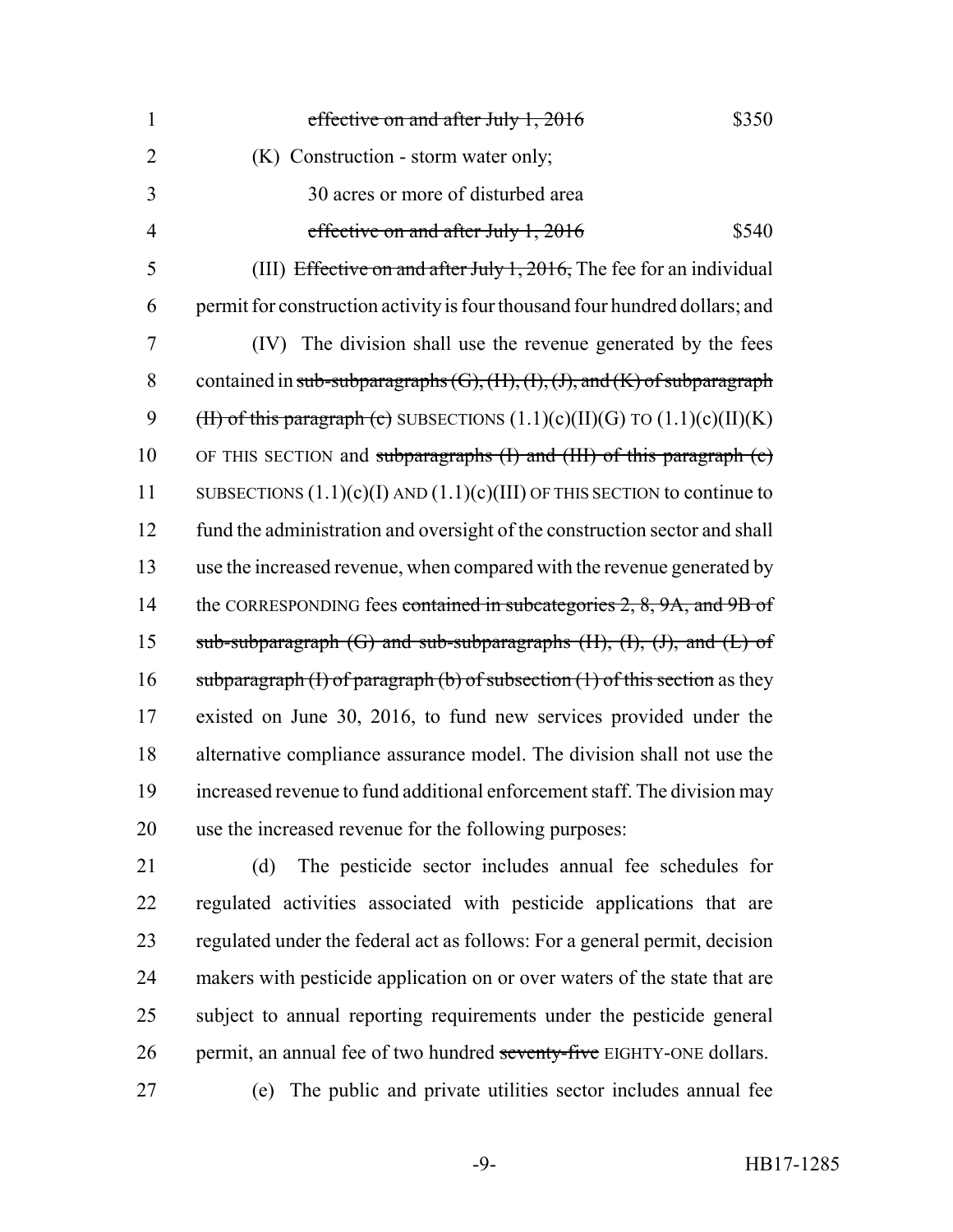| $\mathbf{1}$   | schedules for regulated activities associated with the operation of    |                        |
|----------------|------------------------------------------------------------------------|------------------------|
| $\overline{2}$ | domestic wastewater treatment works, water treatment facilities,       |                        |
| 3              | reclaimed water systems, and industrial operations that discharge to a |                        |
| $\overline{4}$ | domestic wastewater treatment works as follows:                        |                        |
| 5              | <b>Facility Categories and Subcategories for</b>                       |                        |
| 6              | <b>Permit Fees within the Public and</b>                               |                        |
| 7              | <b>Private Utilities Sector</b>                                        |                        |
| 8              |                                                                        | <b>Annual Fees</b>     |
| 9              | (I) Water treatment plants:                                            |                        |
| 10             | (A) Intermittent discharge                                             | <del>\$570</del> \$695 |
| 11             | (B) Routing discharge                                                  | $$820$ \$1,000         |
| 12             | (II) General permits:                                                  |                        |
| 13             | (A) Water treatment plants - intermittent                              |                        |
| 14             | discharge                                                              | <del>\$475</del> \$580 |
| 15             | (B) Water treatment plants - routine discharge                         | <del>\$715</del> \$872 |
| 16             | (C) Discharges associated with treated water                           |                        |
| 17             | distribution systems for a population of                               |                        |
| 18             | 3,300 or fewer                                                         | \$105\$128             |
| 19             | (D) Discharges associated with treated                                 |                        |
| 20             | water distribution systems for                                         |                        |
| 21             | a population from $3,301$ up to $9,999$                                | \$210\$3256            |
| 22             | (E) Discharges associated with treated                                 |                        |
| 23             | water distribution systems for a                                       |                        |
| 24             | population of 10,000 or more                                           | <del>\$315</del> \$384 |
| 25             | (III) Domestic wastewater - lagoons:                                   |                        |
| 26             | (A) Sewage from 0 up to 49,999 gallons per day                         | <del>\$525</del> \$641 |
| 27             | (B) Sewage from 50,000 up to 99,999 gallons                            |                        |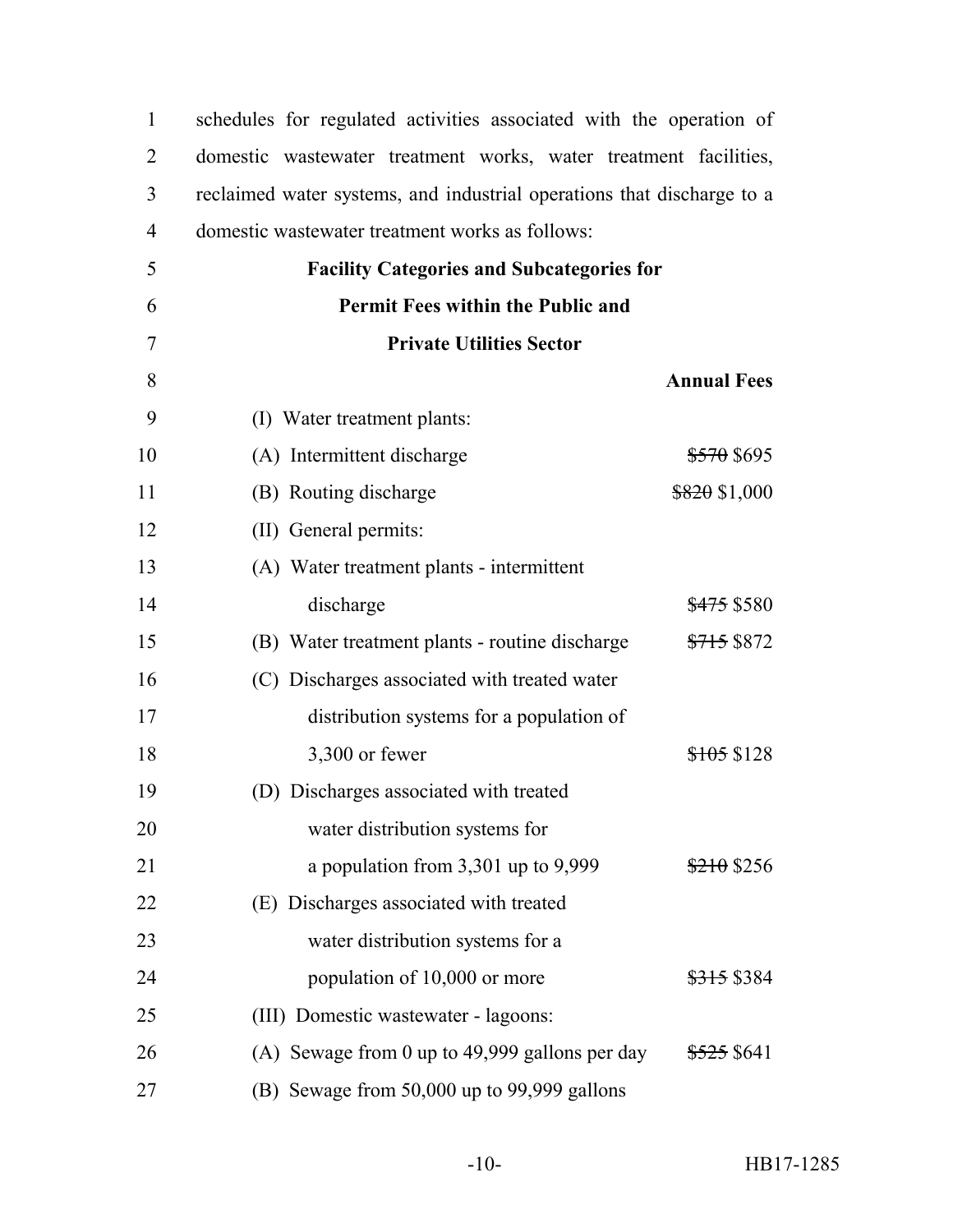| $\mathbf{1}$   | $$845$ \$1,031<br>per day                                     |
|----------------|---------------------------------------------------------------|
| $\overline{2}$ | (C) Sewage from $100,000$ up to $499,999$ gallons             |
| 3              | per day<br>$$1,230$ \$1,501                                   |
| $\overline{4}$ | (D) Sewage from $500,000$ up to $999,999$ gallons             |
| 5              | $$2,120$ \$2,586<br>per day                                   |
| 6              | (E) Sewage from $1,000,000$ up to $1,999,999$ gallons         |
| 7              | $$3,170$ \$3,867<br>per day                                   |
| 8              | (F) Sewage, 2,000,000 gallons per day or more $$6,460 $7,881$ |
| 9              | (IV) Domestic wastewater - mechanical plants:                 |
| 10             | (A) Sewage from 0 up to 19,999 gallons per day<br>\$615 \$750 |
| 11             | (B) Sewage from 20,000 up to 49,999 gallons                   |
| 12             | $$980$ \$1,196<br>per day                                     |
| 13             | (C) Sewage from $50,000$ up to $99,999$ gallons               |
| 14             | $$1,440$ \$1,757<br>per day                                   |
| 15             | (D) Sewage from $100,000$ up to $499,999$ gallons             |
| 16             | $$2,240$ \$2,733<br>per day                                   |
| 17             | (E) Sewage from $500,000$ up to $999,999$ gallons             |
| 18             | $$3,720$ \$4,538<br>per day                                   |
| 19             | (F) Sewage from $1,000,000$ up to 2,499,999 gallons           |
| 20             | \$6,090 \$7,430<br>per day                                    |
| 21             | (G) Sewage from 2,500,000 up to 9,999,999 gallons             |
| 22             | <del>\$11,410</del> \$13,920<br>per day                       |
| 23             | (H) Sewage from 10,000,000 up to 49,999,999                   |
| 24             | gallons per day<br><del>\$19,780</del> \$24,132               |
| 25             | (I) Sewage from 50,000,000 up to 99,999,999                   |
| 26             | gallons per day<br><del>\$22,820</del> \$27,840               |
| 27             | (J) Sewage, $100,000,000$ gallons per day                     |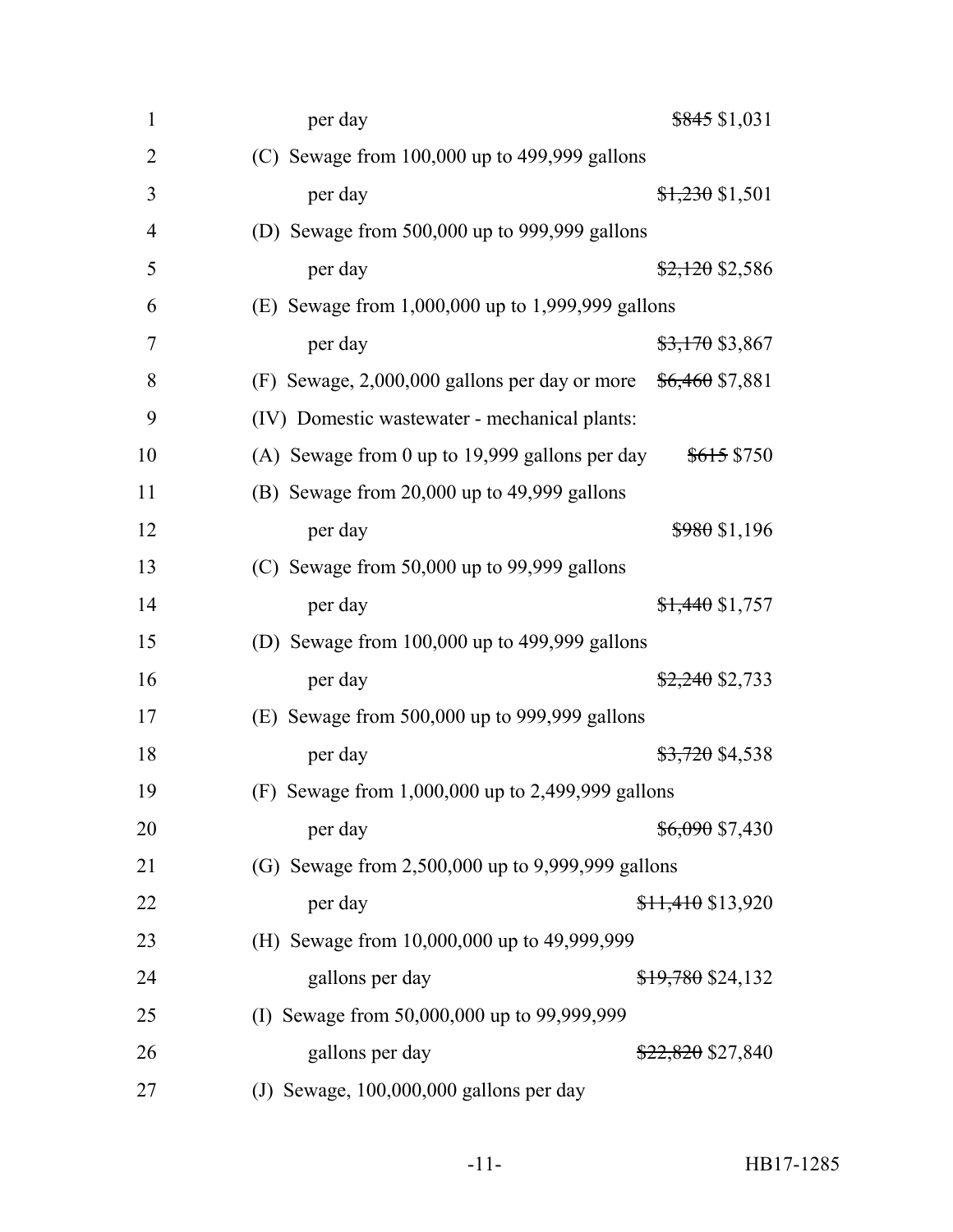| $\mathbf{1}$   | $$25,100$ \$30,622<br>or more                                               |
|----------------|-----------------------------------------------------------------------------|
| $\overline{2}$ | (V) Domestic facilities discharge to unclassified waters - general          |
| 3              | permit:                                                                     |
| $\overline{4}$ | (A) Sewage from 0 up to 49,999 gallons per day<br><del>\$455</del> \$555    |
| 5              | (B) Sewage from 50,000 up to 199,999 gallons                                |
| 6              | per day<br><del>\$800</del> \$976                                           |
| $\overline{7}$ | (C) Sewage from $200,000$ up to 599,999 gallons                             |
| 8              | per day<br>$$1,170$ \$1,427                                                 |
| 9              | (D) Sewage from 600,000 up to 999,999 gallons                               |
| 10             | per day<br>$$1,860$ \$2,269                                                 |
| 11             | Industrial dischargers subject to categorical effluent<br>(VI)              |
| 12             | standards discharging to publicly owned treatment works with                |
| 13             | pretreatment programs, not including categorical industries subject to      |
| 14             | zero-discharge standards:                                                   |
| 15             | (A) Very low flow - less than 100 gallons per day<br><del>\$292</del> \$356 |
| 16             | (B) 100 up to 9,999 gallons per day<br>\$699 \$853                          |
| 17             | (C) $10,000$ up to 50,000 gallons per day<br>$$1,047$ \$1,277               |
| 18             | (D) More than 50,000 gallons per day<br>\$1,397 \$1,704                     |
| 19             | (VII) All other significant industrial dischargers discharging to           |
| 20             | publicly owned treatment works with pretreatment, including categorical     |
| 21             | industries subject to zero-discharge standards:                             |
| 22             | $(A)$ Less than 10,000 gallons per day<br>\$175\$214                        |
| 23             | (B) $10,000$ up to 50,000 gallons per day<br><del>\$349</del> \$426         |
| 24             | (C) More than 50,000 gallons per day<br><del>\$465</del> \$567              |
| 25             | (D) Pit dewatering only<br>\$270 \$329                                      |
| 26             | Industrial dischargers subject to categorical effluent<br>(VIII)            |
| 27             | standards discharging to publicly owned treatment works without             |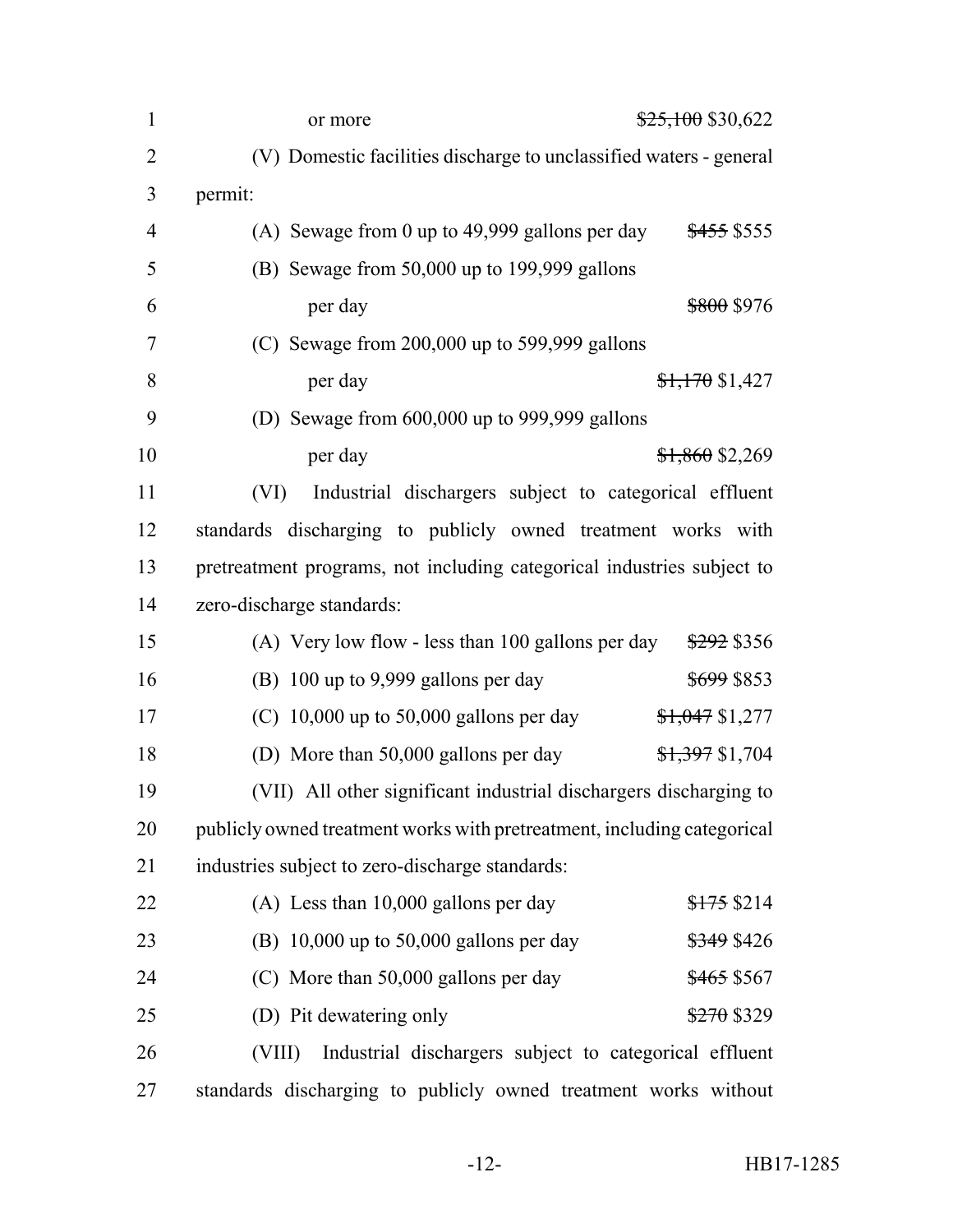| 1              | pretreatment programs, not including categorical industries subject to      |
|----------------|-----------------------------------------------------------------------------|
| 2              | zero discharge standards:                                                   |
| 3              | $(A)$ Less than 10,000 gallons per day<br><del>\$815</del> \$994            |
| $\overline{4}$ | $$1,280$ \$1,562<br>(B) $10,000$ up to 50,000 gallons per day               |
| 5              | (C) More than 50,000 gallons per day<br>$$1,746$ \$2,130                    |
| 6              | (IX) All other significant industrial dischargers discharging to            |
| 7              | publicly owned treatment works without pretreatment programs,               |
| 8              | including categorical industries subject to zero-discharge standards:       |
| 9              | $(A)$ Less than 10,000 gallons per day<br><del>\$349</del> \$426            |
| 10             | \$524 \$639<br>(B) $10,000$ up to 50,000 gallons per day                    |
| 11             | \$699 \$853<br>(C) More than 50,000 gallons per day                         |
| 12             | (X) Domestic wastewater - lagoons:                                          |
| 13             | (A) Sewage from 0 up to 49,999 gallons per day<br><del>\$75</del> \$92      |
| 14             | (B) Sewage from 50,000 up to 99,999 gallons                                 |
| 15             | <del>\$75</del> \$92<br>per day                                             |
| 16             | (C) Sewage from 100,000 up to 499,999 gallons                               |
| 17             | <del>\$75</del> \$92<br>per day                                             |
| 18             | (D) Sewage from 500,000 up to 999,999 gallons                               |
| 19             | <del>\$75</del> \$92<br>per day                                             |
| 20             | (E) Sewage from $1,000,000$ up to 2,499,999 gallons                         |
| 21             | <del>\$81</del> \$99<br>per day                                             |
| 22             | $$94$ \$115<br>(F) Sewage, 2,500,000 gallons per day or more                |
| 23             | (XI) Domestic wastewater - mechanical plants:                               |
| 24             | (A) Sewage from 0 up to 19,999 gallons per day<br><del>\$75</del> \$92      |
| 25             | (B) Sewage from 20,000 up to 49,999 gallons per day<br><del>\$75</del> \$92 |
| 26             | (C) Sewage from 50,000 up to 99,999 gallons per day $\frac{$75}{92}$        |
| 27             | (D) Sewage from $100,000$ up to $499,999$ gallons                           |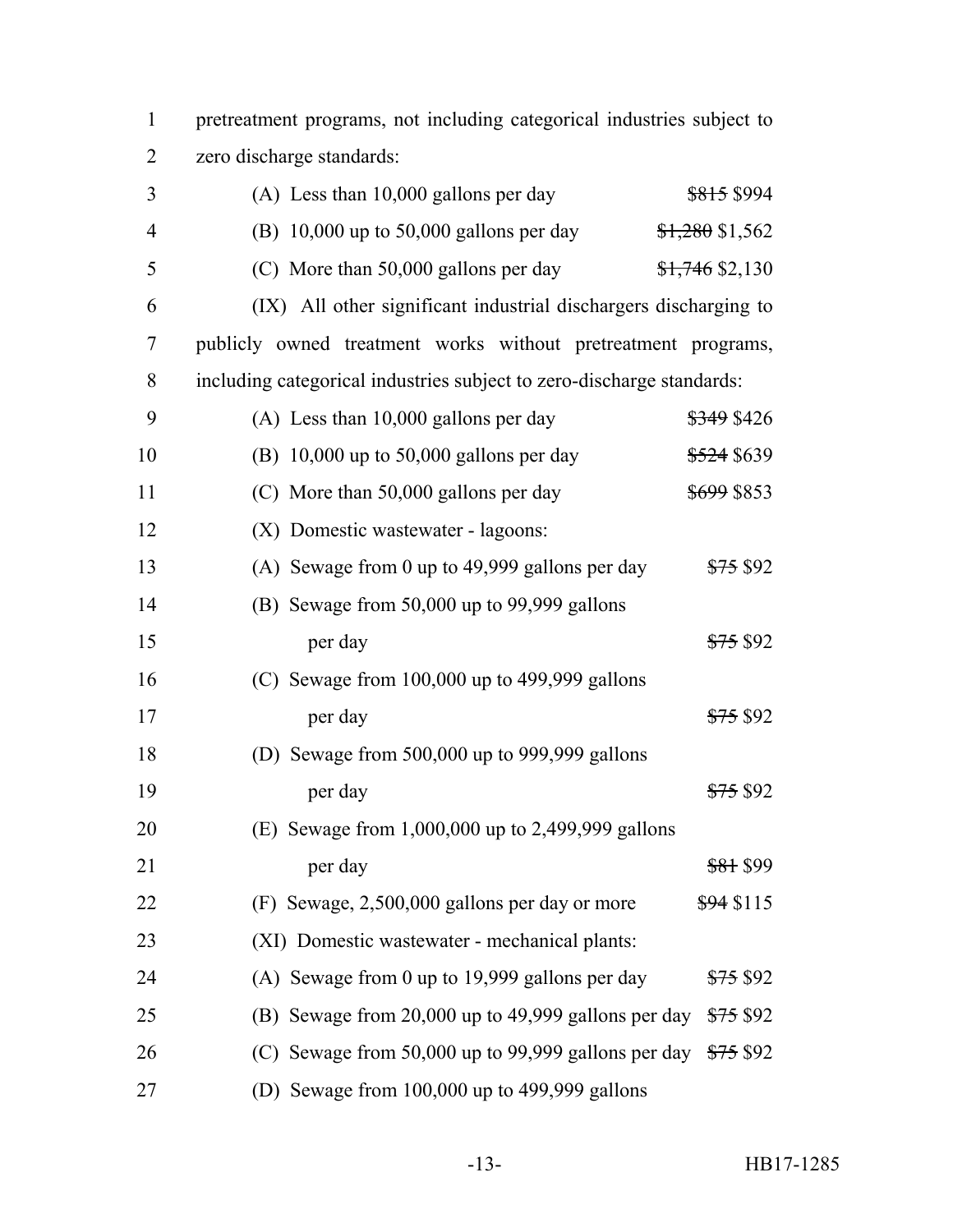| $\mathbf{1}$   | <del>\$75</del> \$92<br>per day                                |
|----------------|----------------------------------------------------------------|
| $\overline{2}$ | (E) Sewage from $500,000$ up to $999,999$ gallons              |
| 3              | <del>\$75</del> \$92<br>per day                                |
| $\overline{4}$ | (F) Sewage from $1,000,000$ up to 2,499,999 gallons            |
| 5              | <del>\$81</del> \$99<br>per day                                |
| 6              | (G) Sewage from 2,500,000 up to 9,999,999 gallons              |
| 7              | $$94$ \$115<br>per day                                         |
| 8              | (H) Sewage from 10,000,000 up to 49,999,999                    |
| 9              | \$105\$128<br>gallons per day                                  |
| 10             | (I) Sewage from 50,000,000 up to 99,999,999                    |
| 11             | \$117\$143<br>gallons per day                                  |
| 12             | \$128 \$156<br>(J) Sewage, 100,000,000 gallons per day or more |
| 13             | (XII) Wastewater reuse authorizations:                         |
| 14             | (A) Facility capacity of less than 100,000                     |
| 15             | <del>\$450</del> \$549<br>gallons per day                      |
| 16             | (B) Facility capacity from 100,000 gallons to                  |
| 17             | $$840$ \$1,025<br>499,999 gallons per day                      |
| 18             | (C) Facility capacity from 500,000 gallons to                  |
| 19             | 999,999 gallons per day<br>$$1,400$ \$1,708                    |
| 20             | (D) Facility capacity from 1,000,000 gallons to                |
| 21             | 2,499,999 gallons per day<br>$$2,300$ \$2,806                  |
| 22             | (E) Facility capacity from $2,500,000$ gallons to              |
| 23             | 9,999,999 gallons per day<br><del>\$4,300</del> \$5,246        |
| 24             | (F) Facility capacity, 10,000,000 gallons per                  |
| 25             | <del>\$6,300</del> \$7,686<br>day or more                      |
| 26             | (XIII) and (XIV) Repealed.                                     |
| 27             | (f) The municipal separate storm sewer systems sector includes |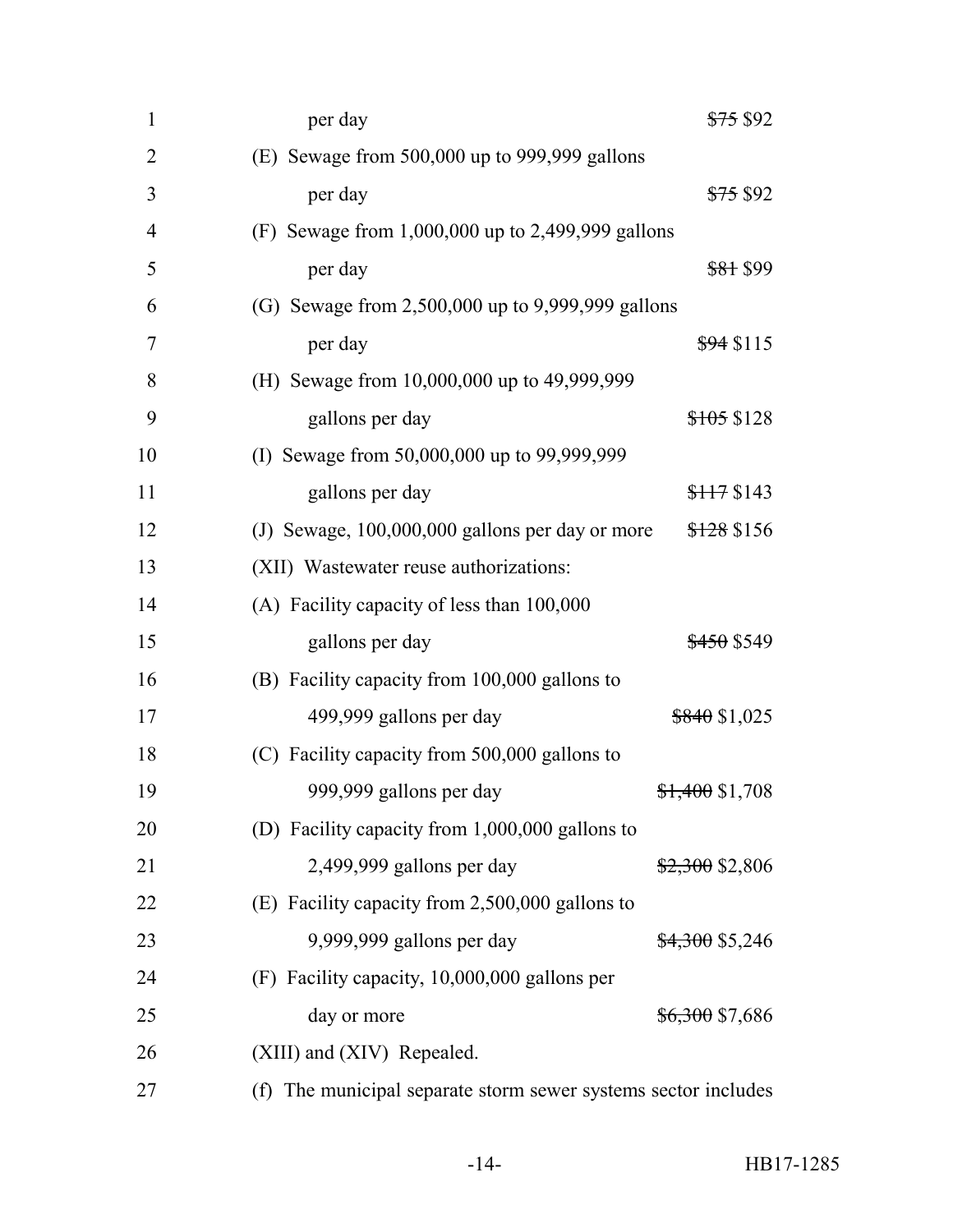| $\mathbf{1}$   | annual fees for regulated activities associated with the operation of |                              |
|----------------|-----------------------------------------------------------------------|------------------------------|
| $\overline{2}$ | municipal separate storm sewer systems, as follows:                   |                              |
| 3              | <b>Facility Categories and Subcategories for</b>                      |                              |
| $\overline{4}$ | <b>Permit Fees within the Municipal Separate</b>                      |                              |
| 5              | <b>Storm Sewer System Sector</b>                                      |                              |
| 6              |                                                                       | <b>Annual Fees</b>           |
| 7              | (I) MS4 general permits:                                              |                              |
| 8              | (A) Storm water municipal for a population                            |                              |
| 9              | of 10,000 or fewer                                                    | <del>\$355</del> \$462       |
| 10             | (B) Storm water municipal for a population                            |                              |
| 11             | from 10,000 up to 49,999                                              | \$810,053                    |
| 12             | (C) Storm water municipal for a population                            |                              |
| 13             | from 50,000 up to 99,999                                              | $\frac{$2,020}{$2,026}$      |
| 14             | (D) Storm water municipal for a population                            |                              |
| 15             | of 100,000 or more                                                    | <del>\$4,050</del> \$5,265   |
| 16             | (II) MS4 individual permits:                                          |                              |
| 17             | (A) Municipalities with a population from                             |                              |
| 18             | 10,000 up to 49,999                                                   | <del>\$1,245</del> \$1,619   |
| 19             | (B) Municipalities with a population from                             |                              |
| 20             | 50,000 up to 99,999                                                   | $$3,110$ \$4,043             |
| 21             | (C) Municipalities with a population from                             |                              |
| 22             | 100,000 up to 249,999                                                 | <del>\$6,225</del> \$8,093   |
| 23             | (D) Municipalities with a population of                               |                              |
| 24             | 250,000 or more                                                       | <del>\$10,580</del> \$13,754 |
| 25             | (E) Statewide permit for municipal separate                           |                              |
| 26             | storm water systems, owned or                                         |                              |
| 27             | operated by the department of                                         |                              |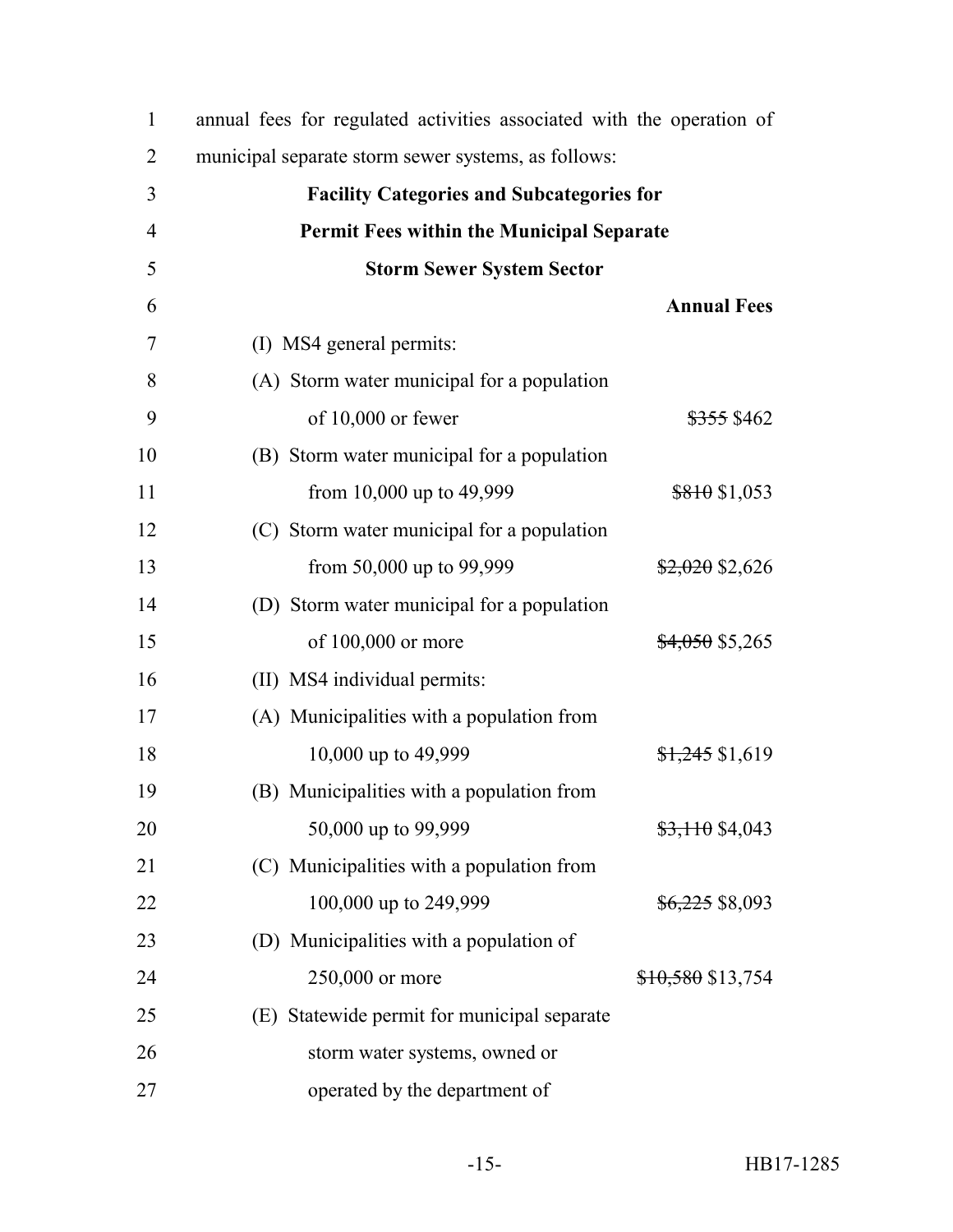transportation, in municipal areas

2 where storm water permits are required  $\frac{$4,360}{$5,668}$  (1.2) (a) For the activities listed in this subsection (1.2) associated with reviewing requests for certifications under section 401 of the federal 5 act and this article ARTICLE 8, known as "401 certificates", the division may assess a fee for the review. There is hereby created in the state treasury the water quality certification sector fund, which consists of fees collected pursuant to this subsection (1.2). The division shall transmit the fees to the state treasurer, who shall credit them to the water quality certification sector fund. All such fees must be in accordance with the following schedules:

 (I) The fee for a tier 1 project is one thousand one hundred TWENTY-TWO dollars, which must be submitted with the certification application. Tier 1 projects are projects that incur minimal costs and minimal water quality impacts. Tier 1 includes certifications of channel stabilization projects and single drainage improvement projects. Typical characteristics of tier 1 projects may include all or some of the following:

 (II) The fee for a tier 2 project is three thousand eight hundred SEVENTY-SIX dollars, which must be submitted with the certification application. Tier 2 projects are projects that incur moderate costs and potential water quality impacts. Tier 2 includes certifications of projects that affect multiple drainages. Typical characteristics of tier 2 projects may include all or some of the following:

 (1.3) For each service listed below, the division may assess a fee for the service, and all such fees must be in accordance with the following schedules:

(b) Preliminary effluent limitations: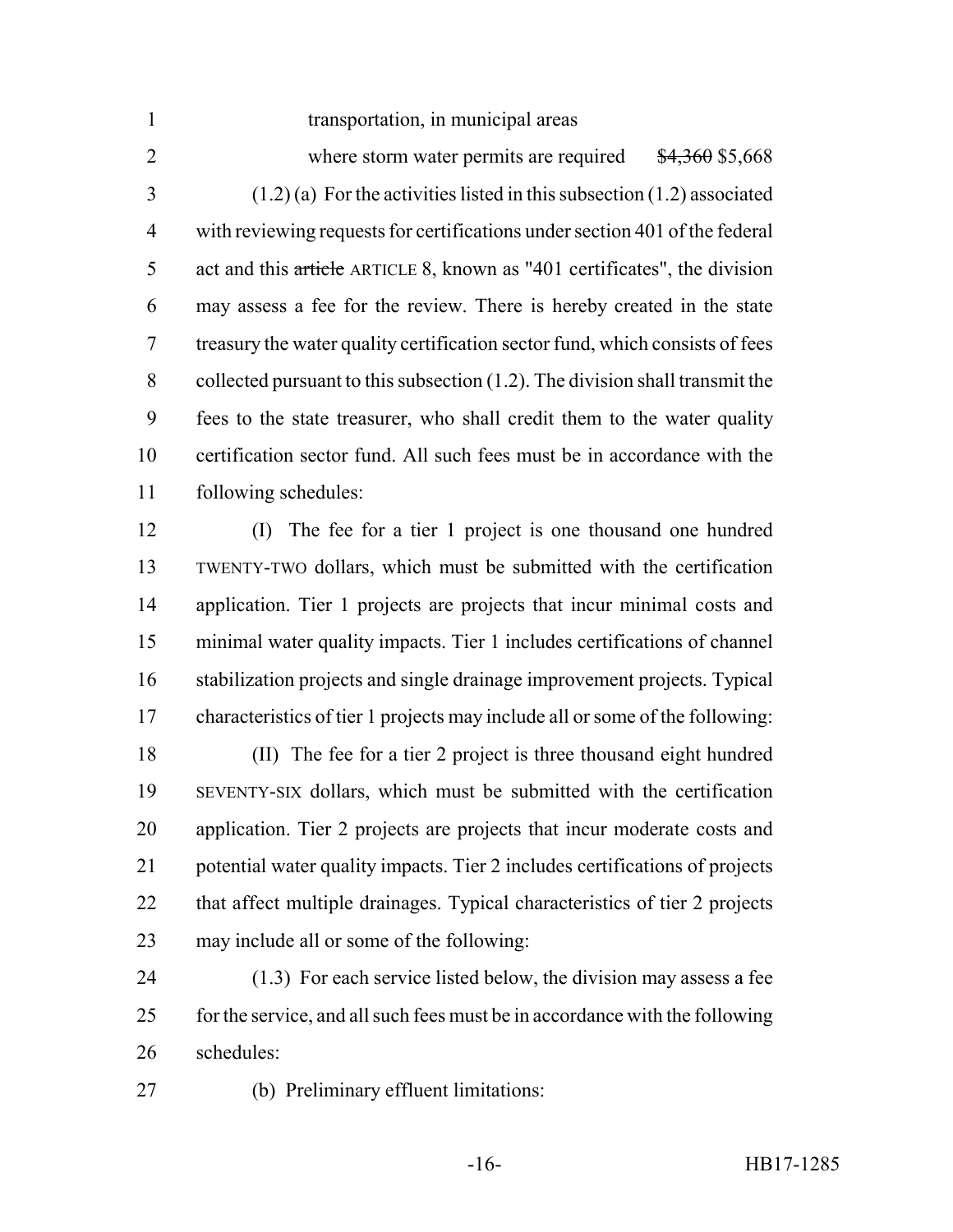| $\mathbf{1}$   | <b>Facility Categories and</b>                                   |
|----------------|------------------------------------------------------------------|
| $\overline{2}$ | <b>Subcategories for Preliminary</b>                             |
| 3              | <b>Effluent Limitations</b>                                      |
| $\overline{4}$ | <b>Fees</b>                                                      |
| 5              | (V) Preliminary effluent limitations for individual permits:     |
| 6              | (A) Less than $100,000$ gallons per day<br>$$2,100$ \$2,562      |
| 7              | (B) 100,000 to 999,999 gallons per day<br>$$4,200$ \$5,124       |
| 8              | (C) 1,000,000 to 9,999,999 gallons per day<br>\$6,300 \$7,686    |
| 9              | (D) $10,000,000$ or more gallons per day<br>$$8,400$ \$10,248    |
| 10             | (VI) Preliminary effluent limitations for                        |
| 11             | general permits from 0 up to $1,000,000$                         |
| 12             | gallons per day<br>$$1,050$ \$1,281                              |
| 13             | Preliminary effluent limitations for discharges to<br>(VII)      |
| 14             | groundwater:                                                     |
| 15             | $(A)$ Minor facilities, less than $1,000,000$ gallons            |
| 16             | per day<br><del>\$525</del> \$641                                |
| 17             | (B) Major facilities, 1,000,000 gallons                          |
| 18             | $$840$ \$1,025<br>per day or more                                |
| 19             | (VIII) Review of preliminary effluent limitations for individual |
| 20             | permits professionally prepared by others:                       |
| 21             | (A) Minor facilities, less than 1,000,000 gallons                |
| 22             | $$1,575$ \$1,922<br>per day                                      |
| 23             | (B) Major facilities, 1,000,000 gallons                          |
| 24             | per day or more<br>$$3,150$ \$3,843                              |
| 25             | (c) Wastewater site applications and design reviews:             |
| 26             | <b>Facility Categories and Subcategories</b>                     |
| 27             | for Wastewater Site Applications                                 |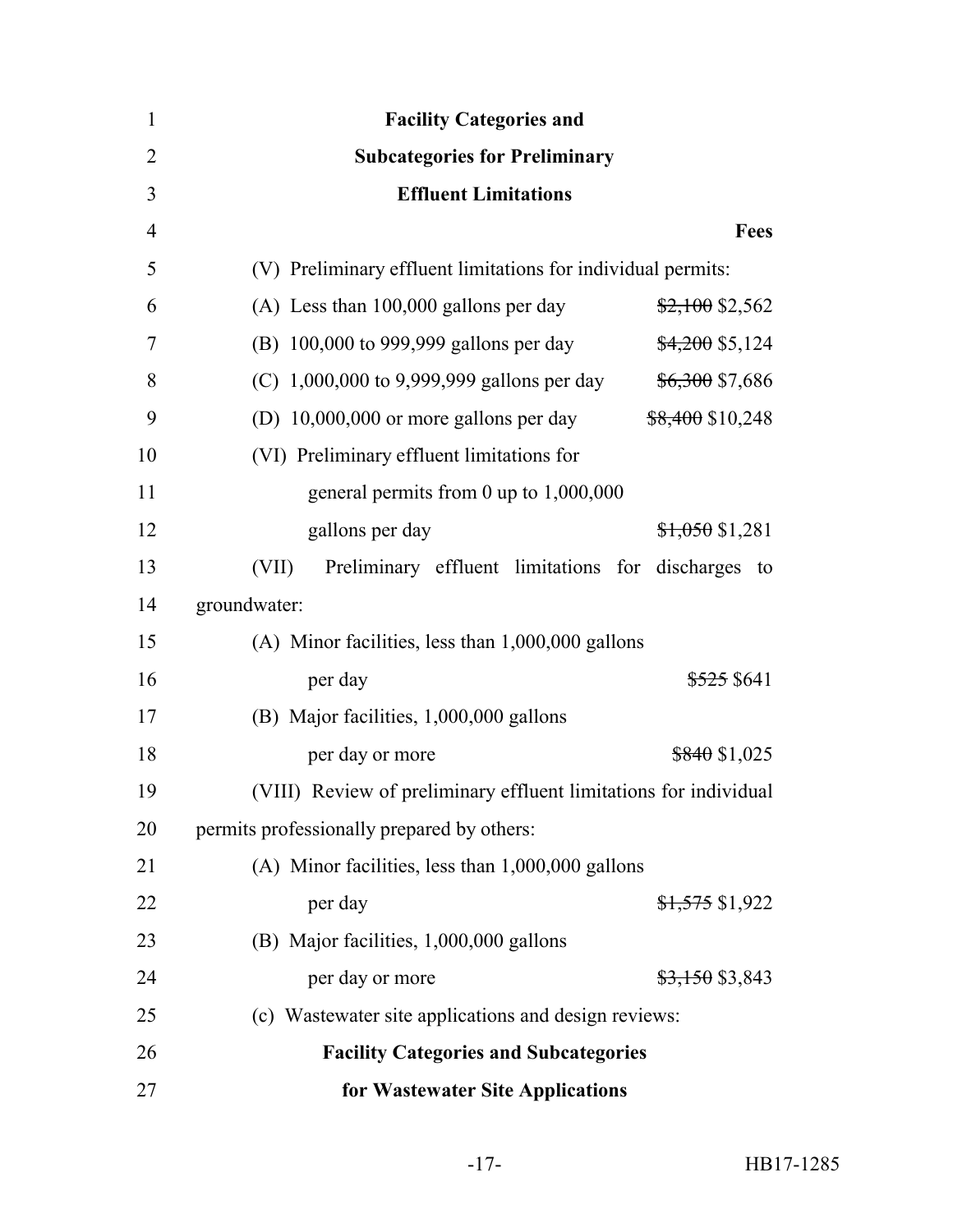| $\mathbf{1}$   | and Design Reviews                                                 |                                                            |  |
|----------------|--------------------------------------------------------------------|------------------------------------------------------------|--|
| $\overline{2}$ |                                                                    | <b>Fees</b>                                                |  |
| 3              | (I) Wastewater site applications:                                  |                                                            |  |
| $\overline{4}$ | (A) Wastewater treatment plants, less than 100,000 gallons per     |                                                            |  |
| 5              | day:                                                               |                                                            |  |
| 6              | <b>New</b>                                                         | <del>\$7,738</del> \$9,440                                 |  |
| 7              | Expansion                                                          | <del>\$6,191</del> \$7,553                                 |  |
| 8              | (B) Wastewater treatment plants from 100,000 to 999,999 gallons    |                                                            |  |
| 9              | per day:                                                           |                                                            |  |
| 10             | <b>New</b>                                                         | \$15,477 \$18,882                                          |  |
| 11             | Expansion                                                          | \$12,381 \$15,105                                          |  |
| 12             | (C) Wastewater treatment plants from $1,000,000$ to $9,999,999$    |                                                            |  |
| 13             | gallons per day:                                                   |                                                            |  |
| 14             | <b>New</b>                                                         | <del>\$23,215</del> \$28,322                               |  |
| 15             | Expansion                                                          | \$18,572 \$22,658                                          |  |
| 16             | (D) Wastewater treatment plants, 10,000,000 gallons per day or     |                                                            |  |
| 17             | more:                                                              |                                                            |  |
| 18             | <b>New</b>                                                         | <del>\$30,953</del> \$37,763                               |  |
| 19             | Expansion                                                          | \$24,763 \$30,211                                          |  |
| 20             | (E) Lift stations, less than 100,000 gallons per day:              |                                                            |  |
| 21             | <b>New</b>                                                         | <del>\$1,935</del> \$2,361                                 |  |
| 22             | Expansion                                                          | \$1,548 \$1,889                                            |  |
| 23             |                                                                    | (F) Lift stations from 100,000 to 999,999 gallons per day: |  |
| 24             | <b>New</b>                                                         | \$3,869 \$4,720                                            |  |
| 25             | Expansion                                                          | \$3,095 \$3,776                                            |  |
| 26             | (G) Lift stations from $1,000,000$ to $9,999,999$ gallons per day: |                                                            |  |
| 27             | <b>New</b>                                                         | <del>\$5,804</del> \$7,081                                 |  |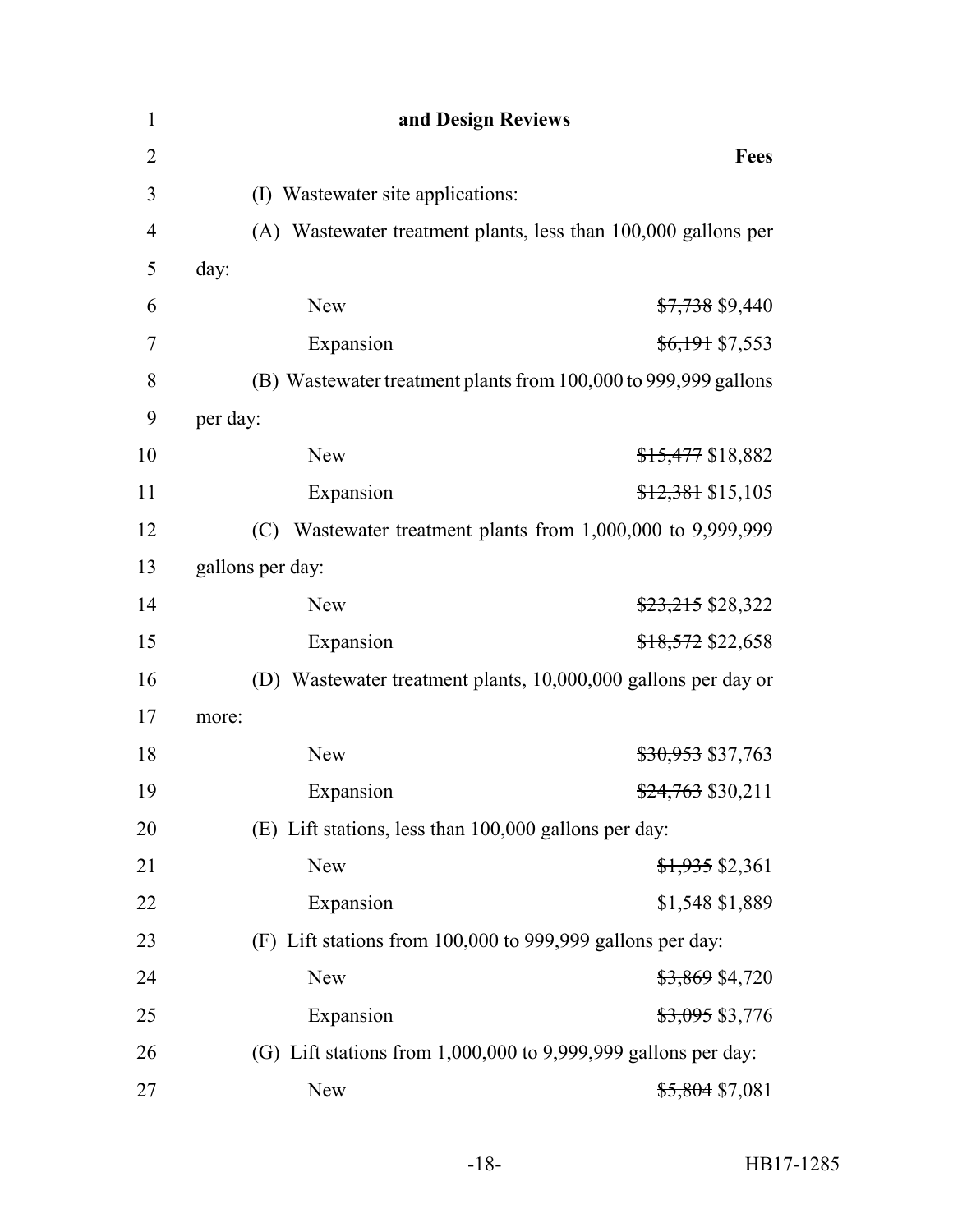| $\mathbf{1}$   | Expansion<br>\$4,643 \$5,664                             |  |
|----------------|----------------------------------------------------------|--|
| $\overline{2}$ | (H) Lift stations, 10,000,000 gallons per day or more:   |  |
| 3              | <b>New</b><br><del>\$7,738</del> \$9,440                 |  |
| $\overline{4}$ | Expansion<br><del>\$6,191</del> \$7,553                  |  |
| 5              | (I) Amendments to site applications concerning           |  |
| 6              | a change from gas chlorination to liquid                 |  |
| 7              | chlorination or from any form of                         |  |
| 8              | chlorination to ultraviolet light                        |  |
| 9              | disinfection, less than 100,000                          |  |
| 10             | gallons per day<br><del>\$451</del> \$550                |  |
| 11             | (J) Amendments to site applications concerning           |  |
| 12             | a change from gas chlorination to liquid                 |  |
| 13             | chlorination or from any form of chlorination            |  |
| 14             | to ultraviolet light disinfection from 100,000           |  |
| 15             | to 999,999 gallons per day<br>\$903\$1,102               |  |
| 16             | (K) Amendments to site applications concerning a         |  |
| 17             | change from gas chlorination to liquid chlorination      |  |
| 18             | or from any form of chlorination to ultraviolet          |  |
| 19             | light disinfection from 1,000,000 to                     |  |
| 20             | 9,999,999 gallons per day<br>$$1,354$ \$1,652            |  |
| 21             | (L) Amendments to site applications concerning a change  |  |
| 22             | from gas chlorination to liquid chlorination or from any |  |
| 23             | form of chlorination to ultraviolet light disinfection,  |  |
| 24             | 10,000,000 gallons per day or more<br>\$1,806 \$2,203    |  |
| 25             | (M) Other amendments to site application, less than      |  |
| 26             | 100,000 gallons per day<br><del>\$645</del> \$787        |  |
| 27             | (N) Other amendments to site applications from           |  |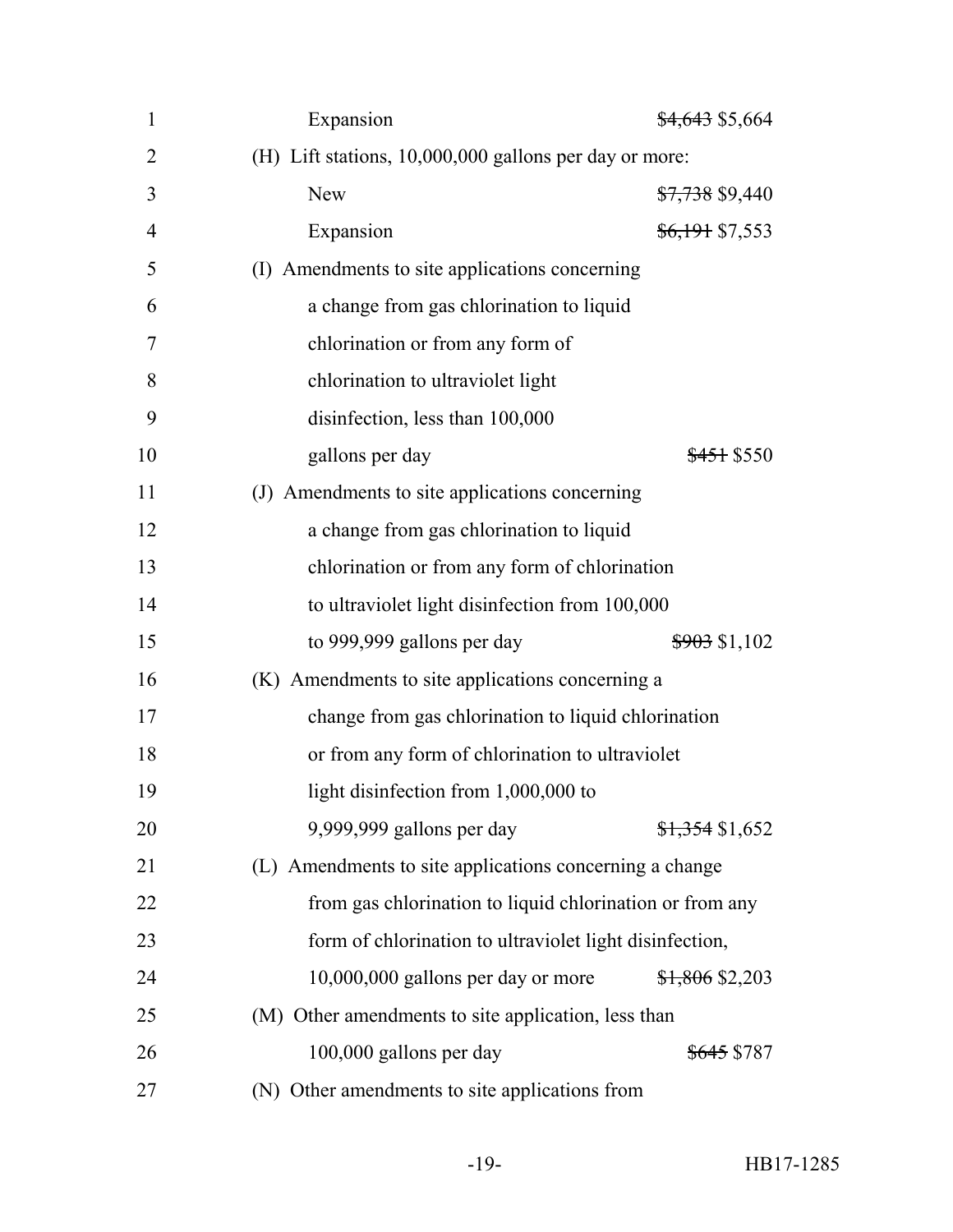| $\mathbf{1}$   | 100,000 to 999,999 gallons per day                              | $$1,290$ \$1,574             |
|----------------|-----------------------------------------------------------------|------------------------------|
| $\overline{2}$ | (O) Other amendments to site applications                       |                              |
| 3              | from 1,000,000 to 9,999,999 gallons                             |                              |
| $\overline{4}$ | per day                                                         | $$1,935$ \$2,361             |
| 5              | (P) Other amendments to site applications,                      |                              |
| 6              | 10,000,000 gallons per day or more                              | $$2,579$ \$3,146             |
| 7              | (Q) On-site wastewater treatment systems                        | \$4,500 \$5,490              |
| 8              | (R) Extension                                                   | \$650 \$793                  |
| 9              | (S) Interceptor site applications                               | $$1,300$ \$1,586             |
| 10             | (T) Interceptor certifications                                  | \$300 \$366                  |
| 11             | (U) Outfall sewers                                              | $$1,300$ \$1,586             |
| 12             | (II) Wastewater design review:                                  |                              |
| 13             | (A) Wastewater treatment plants, less than 100,000 gallons per  |                              |
| 14             | day:                                                            |                              |
| 15             | <b>New</b>                                                      | \$4,900 \$5,978              |
| 16             | Expansion                                                       | \$3,900 \$4,758              |
| 17             | (B) Wastewater treatment plants from 100,000 to 999,999 gallons |                              |
| 18             | per day:                                                        |                              |
| 19             | <b>New</b>                                                      | <del>\$9,900</del> \$12,078  |
| 20             | Expansion                                                       | <del>\$7,900</del> \$9,638   |
| 21             | Wastewater treatment plants from 1,000,000 to 9,999,999<br>(C)  |                              |
| 22             | gallons per day:                                                |                              |
| 23             | <b>New</b>                                                      | \$14,800 \$18,056            |
| 24             | Expansion                                                       | $$11,800$ \$14,396           |
| 25             | (D) Wastewater treatment plants, 10,000,000 gallons per day or  |                              |
| 26             | more:                                                           |                              |
| 27             | <b>New</b>                                                      | <del>\$19,700</del> \$24,034 |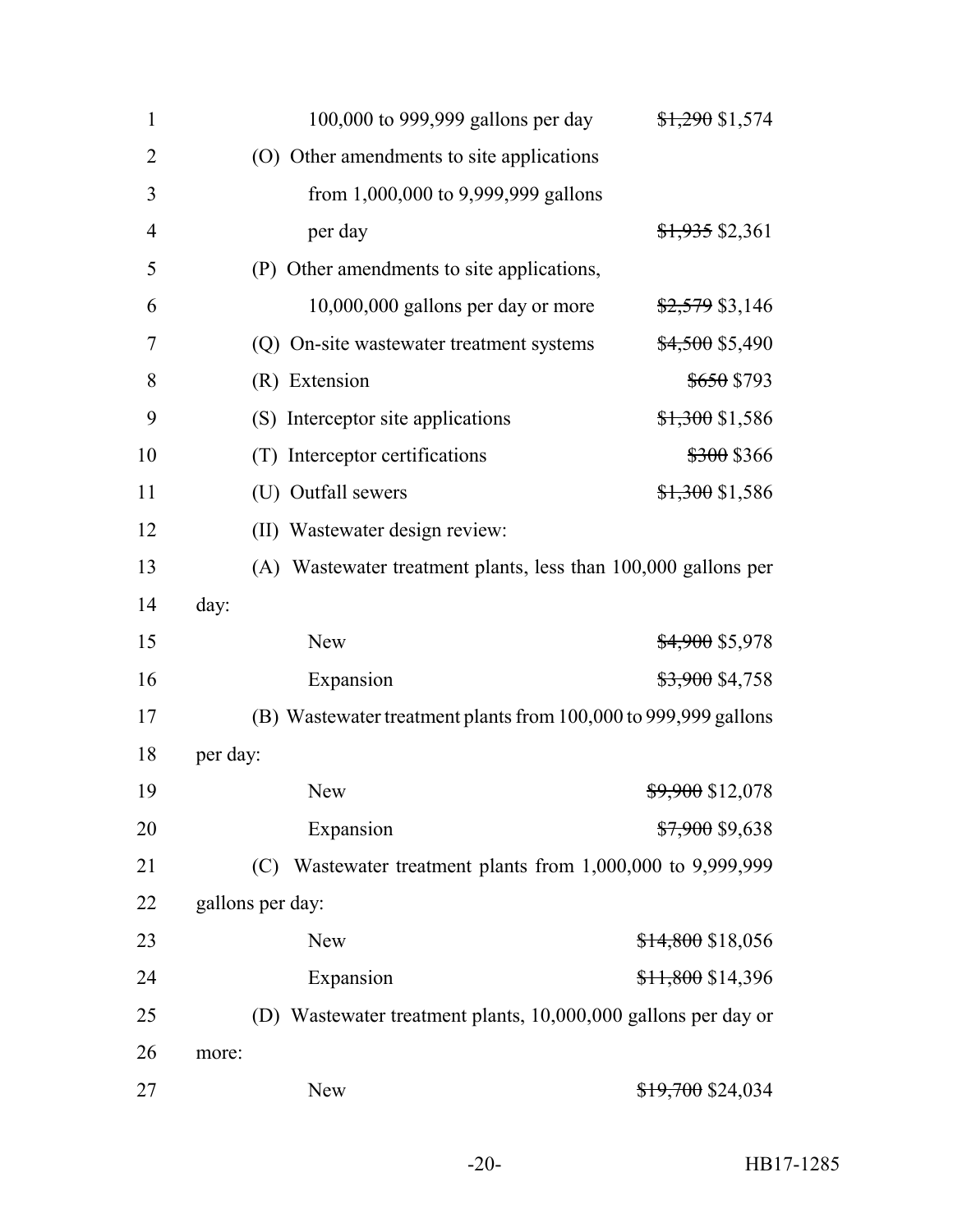| $\mathbf{1}$   | \$15,800 \$19,276<br>Expansion                                          |  |
|----------------|-------------------------------------------------------------------------|--|
| $\overline{2}$ | (E) Lift stations, less than 100,000 gallons per day:                   |  |
| 3              | <b>New</b><br>$$1,200$ \$1,464                                          |  |
| $\overline{4}$ | Expansion<br>$$1,000$ \$1,220                                           |  |
| 5              | (F) Lift stations from 100,000 to 999,999 gallons per day:              |  |
| 6              | <b>New</b><br>$$2,500$ \$3,050                                          |  |
| $\overline{7}$ | $$2,000$ \$2,440<br>Expansion                                           |  |
| 8              | (G) Lift stations from $1,000,000$ to $9,999,999$ gallons per day:      |  |
| 9              | <b>New</b><br><del>\$3,700</del> \$4,514                                |  |
| 10             | Expansion<br>\$3,000 \$3,660                                            |  |
| 11             | (H) Lift stations, 10,000,000 gallons per day or more:                  |  |
| 12             | <b>New</b><br><del>\$4,900</del> \$5,978                                |  |
| 13             | \$3,900 \$4,758<br>Expansion                                            |  |
| 14             | (I) Amendments to site applications concerning a change                 |  |
| 15             | from gas chlorination to liquid chlorination or from any                |  |
| 16             | form of chlorination to ultraviolet light disinfection,                 |  |
| 17             | less than 100,000 gallons per day<br>\$500 \$610                        |  |
| 18             | (J) Amendments to site applications concerning a change                 |  |
| 19             | from gas chlorination to liquid chlorination or from any                |  |
| 20             | form of chlorination to ultraviolet light disinfection                  |  |
| 21             | from 100,000 to 999,999 gallons per day $\frac{$1,000}{$1,000}$ \$1,220 |  |
| 22             | (K) Amendments to site applications concerning a change                 |  |
| 23             | from gas chlorination to liquid chlorination or from                    |  |
| 24             | any form of chlorination to ultraviolet light                           |  |
| 25             | disinfection from $1,000,000$ to                                        |  |
| 26             | 9,999,999 gallons per day<br>$$1,500$ \$1,830                           |  |
| 27             | (L) Amendments to site applications concerning a change                 |  |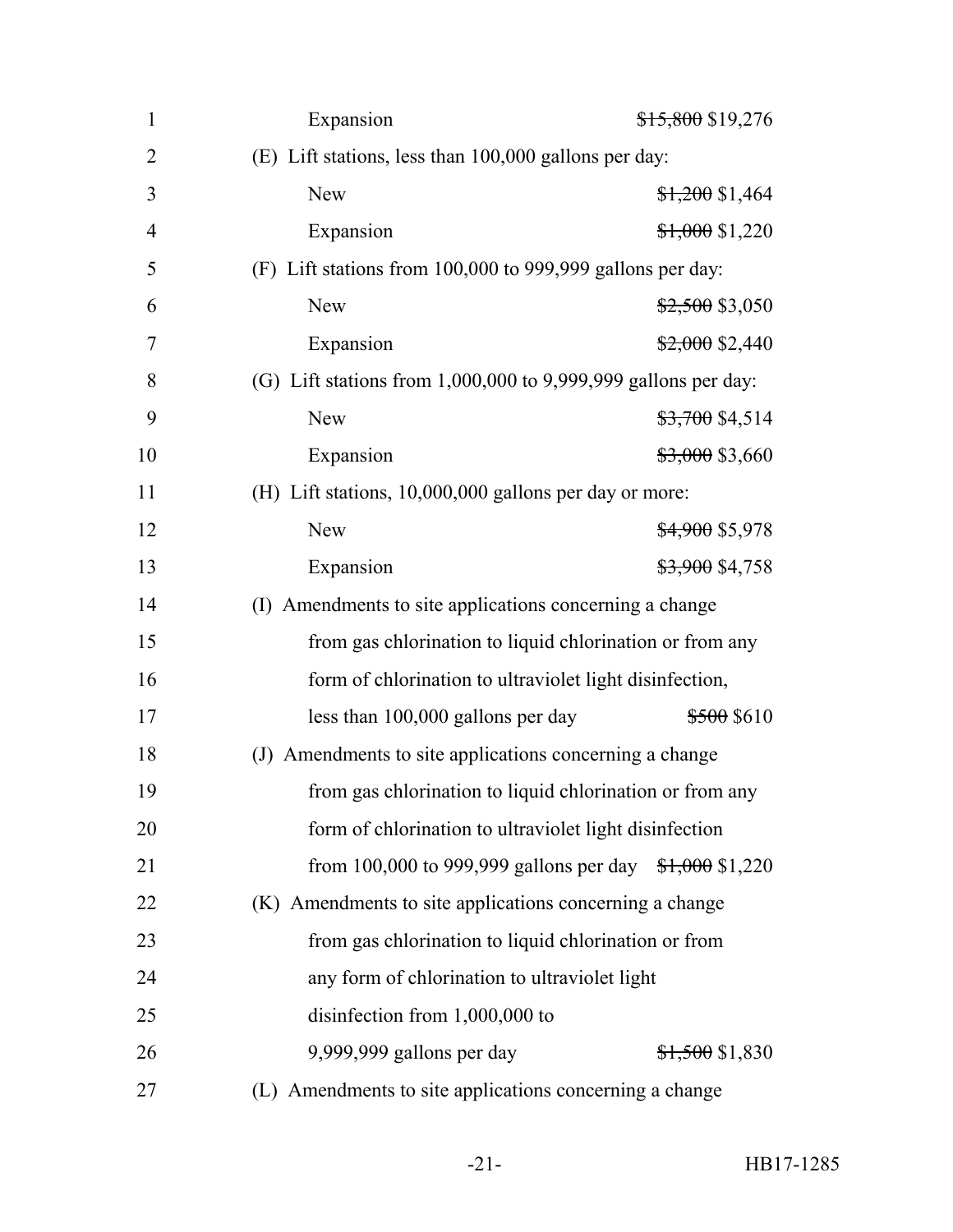| $\mathbf{1}$   | from gas chlorination to liquid chlorination or from any           |                        |
|----------------|--------------------------------------------------------------------|------------------------|
| $\overline{2}$ | form of chlorination to ultraviolet light disinfection,            |                        |
| 3              | 10,000,000 gallons per day or more                                 | $$2,000$ \$2,440       |
| $\overline{4}$ | (M) Other amendments to site application,                          |                        |
| 5              | less than 100,000 gallons per day                                  | <del>\$700</del> \$854 |
| 6              | (N) Other amendments to site applications,                         |                        |
| $\overline{7}$ | from 100,000 to 999,999 gallons per day $\frac{$1,400}{$1,708}$    |                        |
| 8              | (O) Other amendments to site applications, from                    |                        |
| 9              | 1,000,000 to 9,999,999 gallons per day                             | $$2,100$ \$2,562       |
| 10             | (P) Other amendments to site applications,                         |                        |
| 11             | 10,000,000 gallons per day or more                                 | $$2,800$ \$3,416       |
| 12             | (Q) On-site wastewater treatment systems                           | \$3,000 \$3,660        |
| 13             | (R) Interceptor site applications                                  | $$1,400$ \$1,708       |
| 14             | (S) Outfall sewers                                                 | $$1,400$ \$1,708       |
| 15             | $(1.5)$ (c) (I) It is the intent of the general assembly that:     |                        |
| 16             | (A) A portion of the expenses of the discharge permit system be    |                        |
| 17             | funded from the general fund reflecting the benefit derived by the |                        |

 funded from the general fund, reflecting the benefit derived by the general public; except that the general assembly may determine, in any given fiscal year, that general fund revenues are inadequate to meet general fund demands and that, as a consequence, it is necessary to forego, subject to future reconsideration, all or some portion of such general fund contribution to the discharge permit program pursuant to this 23 part 5; AND

 (B) THE FEES ESTABLISHED IN THIS SECTION SHOULD NOT BE ADJUSTED FOR AT LEAST FIVE YEARS AND, BEFORE THE GENERAL ASSEMBLY ADJUSTS THE FEES, THE DEPARTMENT OF PUBLIC HEALTH AND ENVIRONMENT SHALL ENGAGE STAKEHOLDERS IN A PROCESS TO REVIEW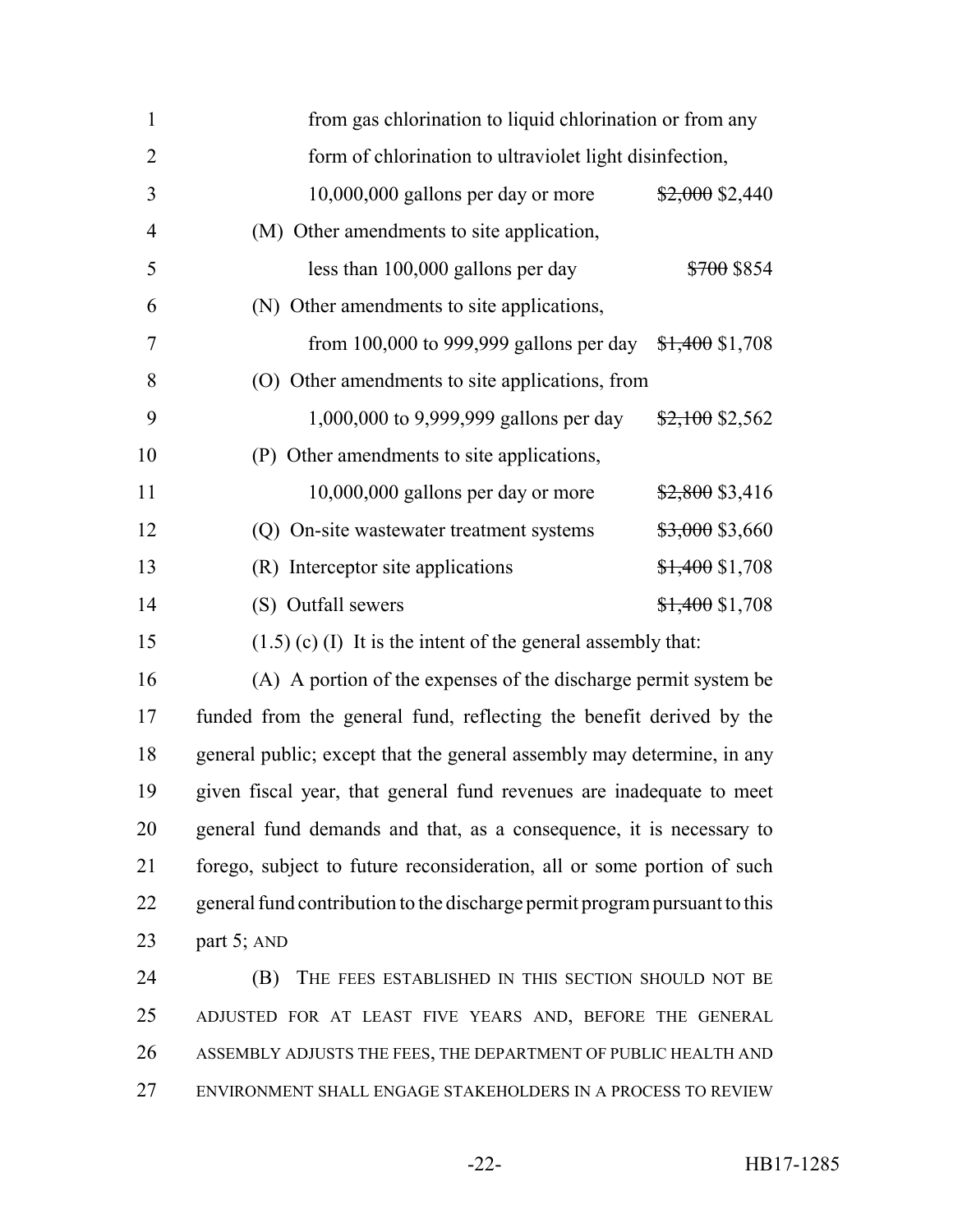THE TOTAL FUNDING FOR THE DISCHARGE PERMIT SYSTEM, INCLUDING FEDERAL MONEY, MONEY FROM THE GENERAL FUND, AND ALL SECTOR FEES.

 (II) IN FURTHERANCE OF THIS POLICY, IN FUTURE FEE AND FUNDING CHANGES, THE RATIOS DESCRIBED IN THIS SUBSECTION (1.5)(c)(II) SHOULD BE MAINTAINED EXCEPT AS MAY BE REVISED BY THE GENERAL ASSEMBLY BY BILL:

8 (A) COMMERCE AND INDUSTRY SECTOR: FIFTY PERCENT GENERAL FUND AND FIFTY PERCENT CASH FUNDS;

 (B) CONSTRUCTION SECTOR: TWENTY PERCENT GENERAL FUND AND EIGHTY PERCENT CASH FUNDS;

 (C) MUNICIPAL SEPARATE STORM SEWER:FIFTY PERCENT GENERAL 13 FUND AND FIFTY PERCENT CASH FUNDS;

 (D) PESTICIDES SECTOR: NINETY-FOUR PERCENT GENERAL FUND AND SIX PERCENT CASH FUNDS;

 (E) PUBLIC AND PRIVATE UTILITIES SECTOR: FIFTY PERCENT GENERAL FUND AND FIFTY PERCENT CASH FUNDS; AND

 (F) WATER QUALITY CERTIFICATIONS SECTOR: FIVE PERCENT GENERAL FUND AND NINETY-FIVE PERCENT CASH FUNDS.

20 (1.7) (a) Commencing in 2016, The department of public health and environment shall report annually to:

 (I) The senate agriculture and natural resources committee and the house of representatives agriculture, livestock, and natural resources committee, or their successor committees, on:

 (A) The environmental agriculture program. The report must include the number of permits processed, the number of inspections conducted, the number of enforcement actions taken, and the costs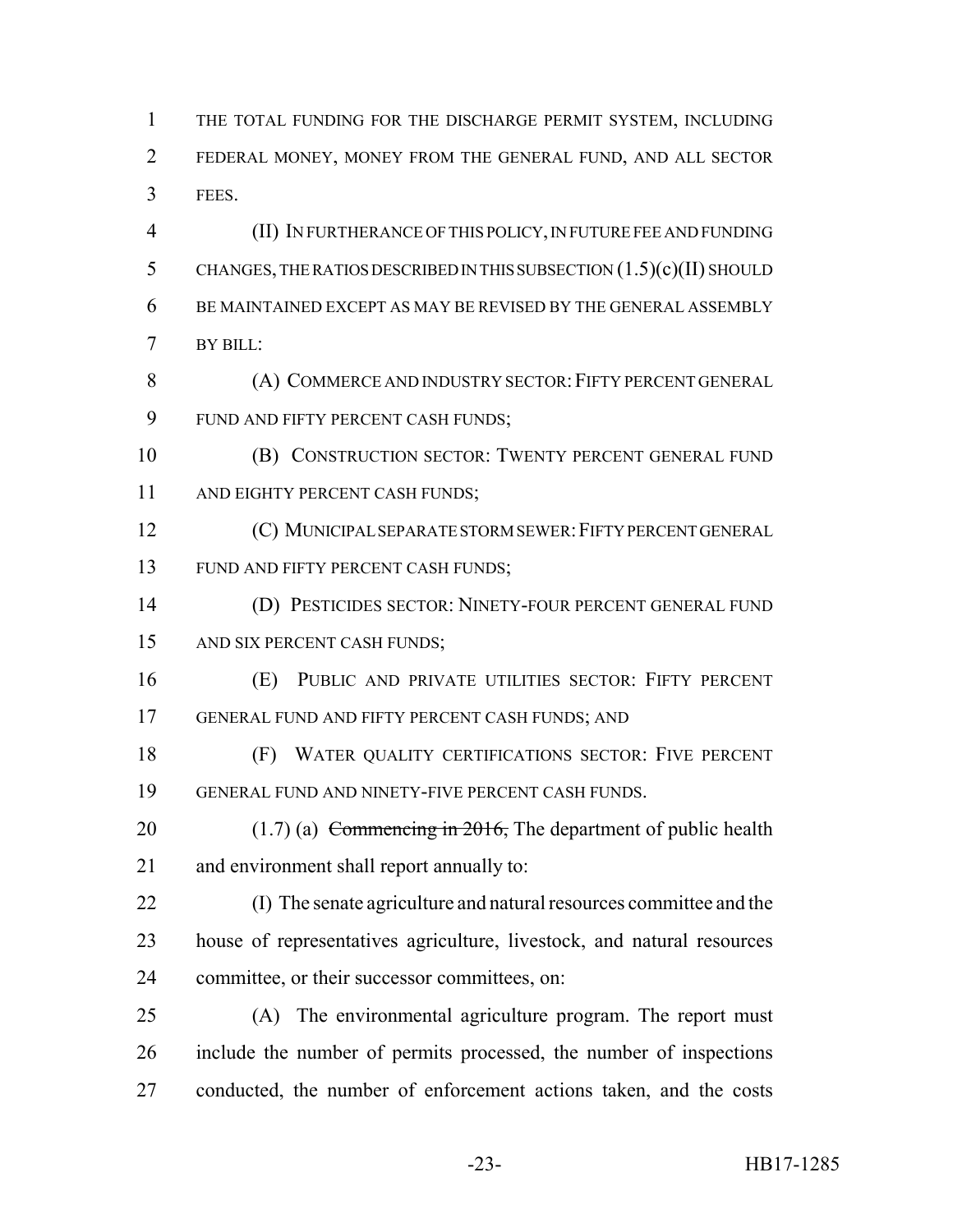associated with all program activities during the preceding year. The department shall submit the report on or before March 31 of each year.

 (B) THE CLEAN WATER PROGRAM.THE REPORT MUST INCLUDE THE NUMBER OF PERMITS PROCESSED, THE NUMBER OF APPLICATIONS PENDING FOR NEW AND AMENDED PERMITS, THE LENGTH OF TIME THE PERMITS REMAIN IN THE SYSTEM PRIOR TO ISSUANCE, THE NUMBER OF INSPECTIONS CONDUCTED, THE NUMBER OF SITE APPLICATION AND DESIGN REVIEWS COMPLETED, THE NUMBER OF ENFORCEMENT ACTIONS TAKEN, THE COSTS 9 ASSOCIATED WITH EACH SECTOR SPECIFIED IN SUBSECTIONS  $(1.1)$ ,  $(1.2)$ , 10 AND (1.3) OF THIS SECTION, THE NUMBER OF FULL-TIME EQUIVALENTS ASSIGNED TO AND ACTIVELY PROCESSING PERMITS, THE NUMBER OF FULL-TIME EQUIVALENTS ASSIGNED TO AND ACTIVELY CONDUCTING INSPECTIONS, THE NUMBER OF FULL-TIME EQUIVALENTS ASSIGNED TO AND 14 ACTIVELY CONDUCTING SITE APPLICATION AND DESIGN REVIEWS, THE NUMBER OF FULL-TIME EQUIVALENTS ASSIGNED TO AND ACTIVELY CONDUCTING ENFORCEMENT ACTIONS, AND THE NUMBER OF FULL-TIME EQUIVALENTS ASSIGNED TO AND ACTIVELY DEVELOPING RULES AND STANDARDS. THE DEPARTMENT SHALL INFORM THE COMMITTEES REGARDING ALL NEW STANDARDS AND RULES TO BE PROPOSED WITHIN THE SUBSEQUENT YEAR. THE DEPARTMENT SHALL SUBMIT THE REPORT ON OR BEFORE MARCH 31 OF EACH YEAR. COMMENCING IN 2017, THE DEPARTMENT SHALL DEVELOP BASELINE INFORMATION FOR REPORTING. COMMENCING IN 2018, THE DEPARTMENT SHALL PROVIDE INFORMATION ON IMPROVEMENTS THAT HAVE BEEN MADE IN COMPARISON TO THE BASELINE INFORMATION AND INFORMATION ON THE BARRIERS TO MAKING IMPROVEMENTS.

**SECTION 3.** In Colorado Revised Statutes, 25-10-107, **amend**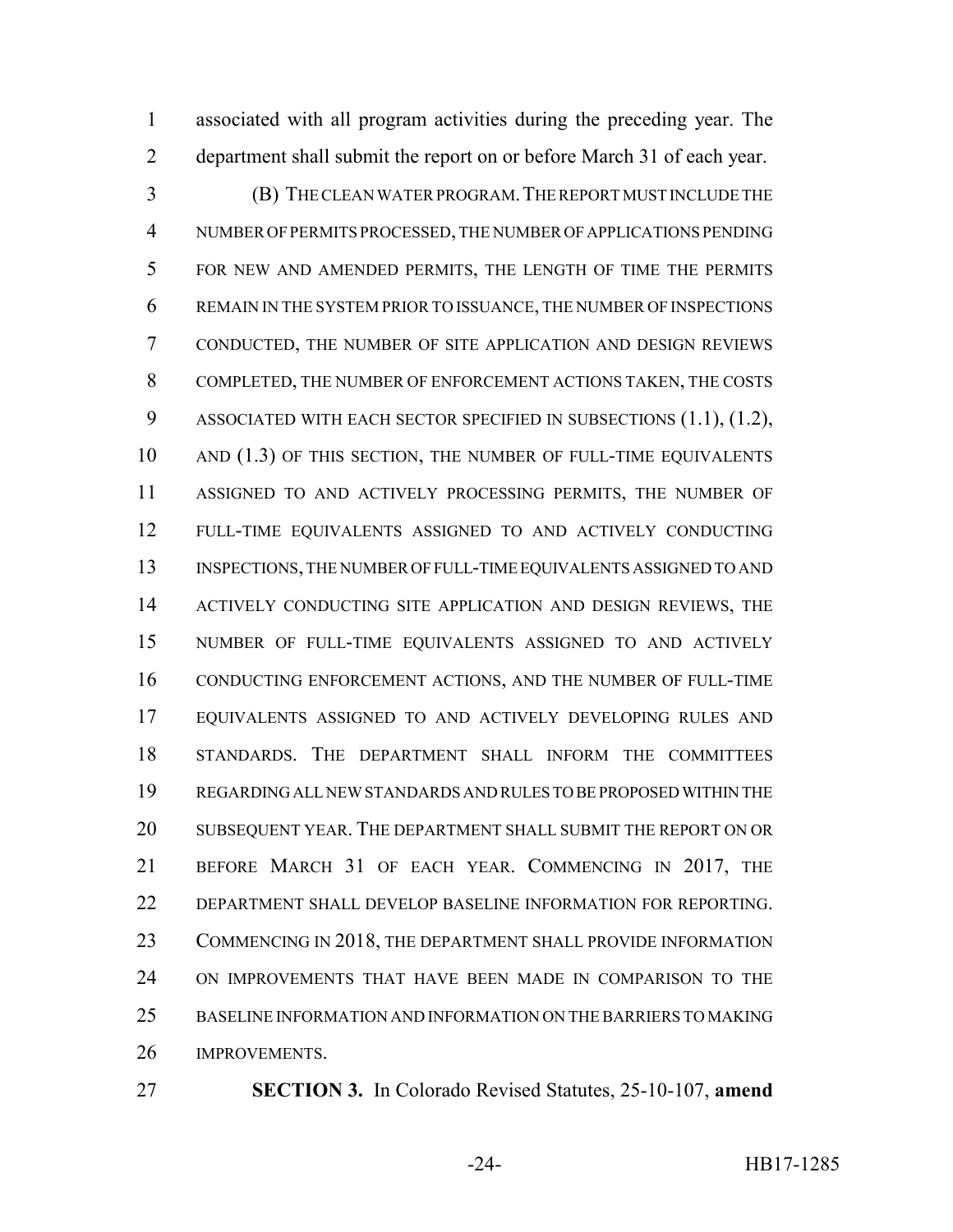(3) as follows:

 **25-10-107. Fees.** (3) In addition to the fees established in this section, the division may assess a fee of twenty-three dollars for each permit authorized for a new, repaired, or upgraded on-site wastewater treatment system. Of that fee, the county in which the on-site wastewater treatment system is or will be located shall retain three dollars to cover the county's administrative costs and SHALL TRANSMIT twenty dollars 8 shall be transmitted to the state treasurer, who shall deposit that sum in 9 the water quality control PUBLIC AND PRIVATE UTILITIES SECTOR fund 10 created in section 25-8-502  $(\frac{11}{c})$  (1.5)(a)(V). **SECTION 4. Appropriation.** (1) For the 2017-18 state fiscal year, \$433,042 is appropriated to the department of public health and environment for use by the water quality control division. This appropriation is from the general fund. To implement this act, the division may use this appropriation as follows: (a) \$62,569 decrease from the administration program; (b) \$182,228 for the commerce and industry sector; (c) \$74,878 decrease from the construction sector; (d) \$40,558 for the municipal separate storm sewer system sector; (e) \$95,543 for the pesticides sector; (f) \$243,120 for the public and private utilities sector; and (g) \$9,040 for the water quality certification sector. **SECTION 5. Appropriation.** (1) For the 2017-18 state fiscal year, \$774,965 is appropriated to the department of public health and environment for use by the water quality control division. To implement this act, the division may use this appropriation as follows: (a) For the commerce and industry sector, \$9,207 for the